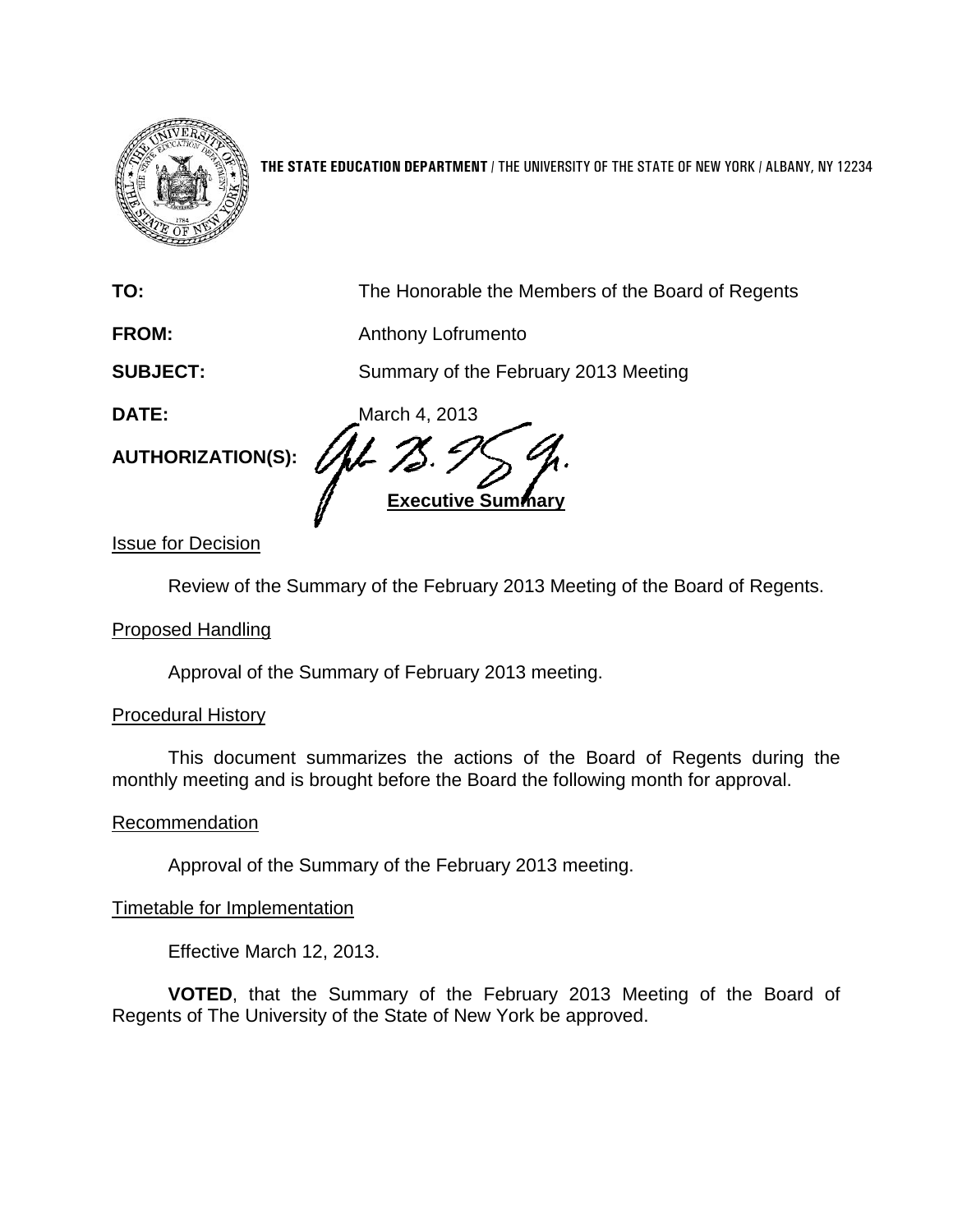

# *SUMMARY OF THE FEBRUARY 2013 MEETING*

# *OF THE BOARD OF REGENTS*

## *OF*

# *THE UNIVERSITY OF THE STATE OF NEW YORK*

*Held at the State Education Building*

*Albany, New York February 11 and 12, 2013*

*Anthony Lofrumento, Secretary Board of Regents*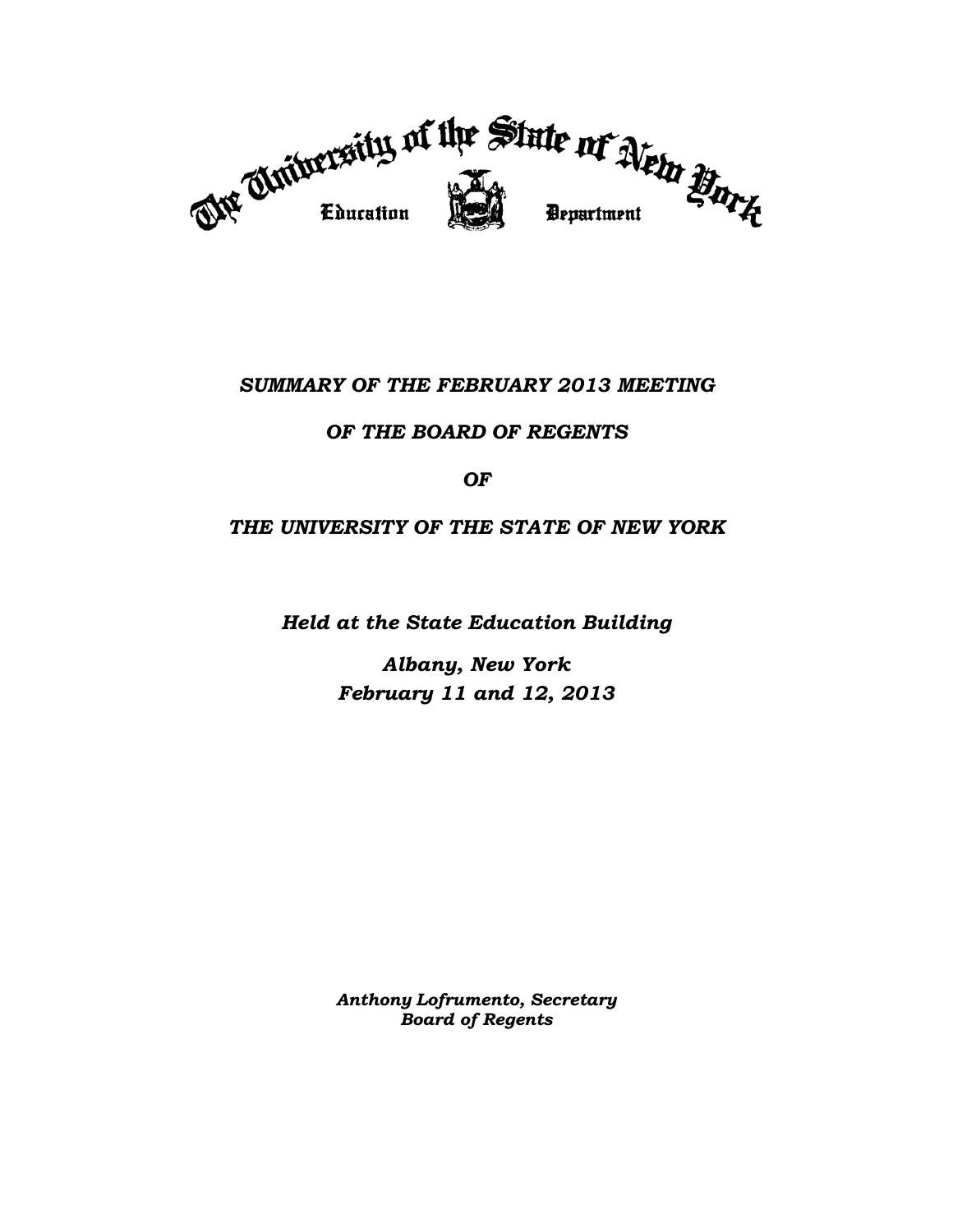## *THE BOARD OF REGENTS*

The Board of Regents of The University of the State of New York held a public session on Monday, February 11 at 9:00 a.m. pursuant to a call to duty sent to each Regent.

## **MEETING OF THE FULL BOARD, Monday, February 11 at 9:00 a.m.**

#### **Board Members in Attendance:**

Chancellor Merryl H. Tisch Vice Chancellor Anthony S. Bottar Robert M. Bennett, Chancellor Emeritus Geraldine D. Chapey James R. Tallon, Jr. Roger Tilles Charles R. Bendit Betty A. Rosa Lester W. Young, Jr. Christine D. Cea Wade S. Norwood James O. Jackson Kathleen M. Cashin James E. Cottrell T. Andrew Brown

Also present were the Commissioner of Education, John B. King Jr., Executive Deputy Commissioner, Elizabeth Berlin, Counsel, Deputy Commissioner for Legal Affairs, Richard J. Trautwein, and the Secretary, Board of Regents, Anthony Lofrumento. Regents James C. Dawson and Harry Phillips, 3<sup>rd</sup> were absent and excused.

Chancellor Merryl H. Tisch called the meeting to order at 9:00 a.m.

## **ACTION ITEMS**

#### **Executive Session Motion**

**MOVED**, that the Board of Regents convene in executive session on Tuesday, February 12, 2013 at 8:30 a.m. to discuss litigation and personnel matters.

| <b>Motion by:</b> | <b>Chancellor Emeritus Robert M. Bennett</b> |
|-------------------|----------------------------------------------|
| Seconded by:      | <b>Regent Roger Tilles</b>                   |
| <b>Action:</b>    | Motion carried unanimously                   |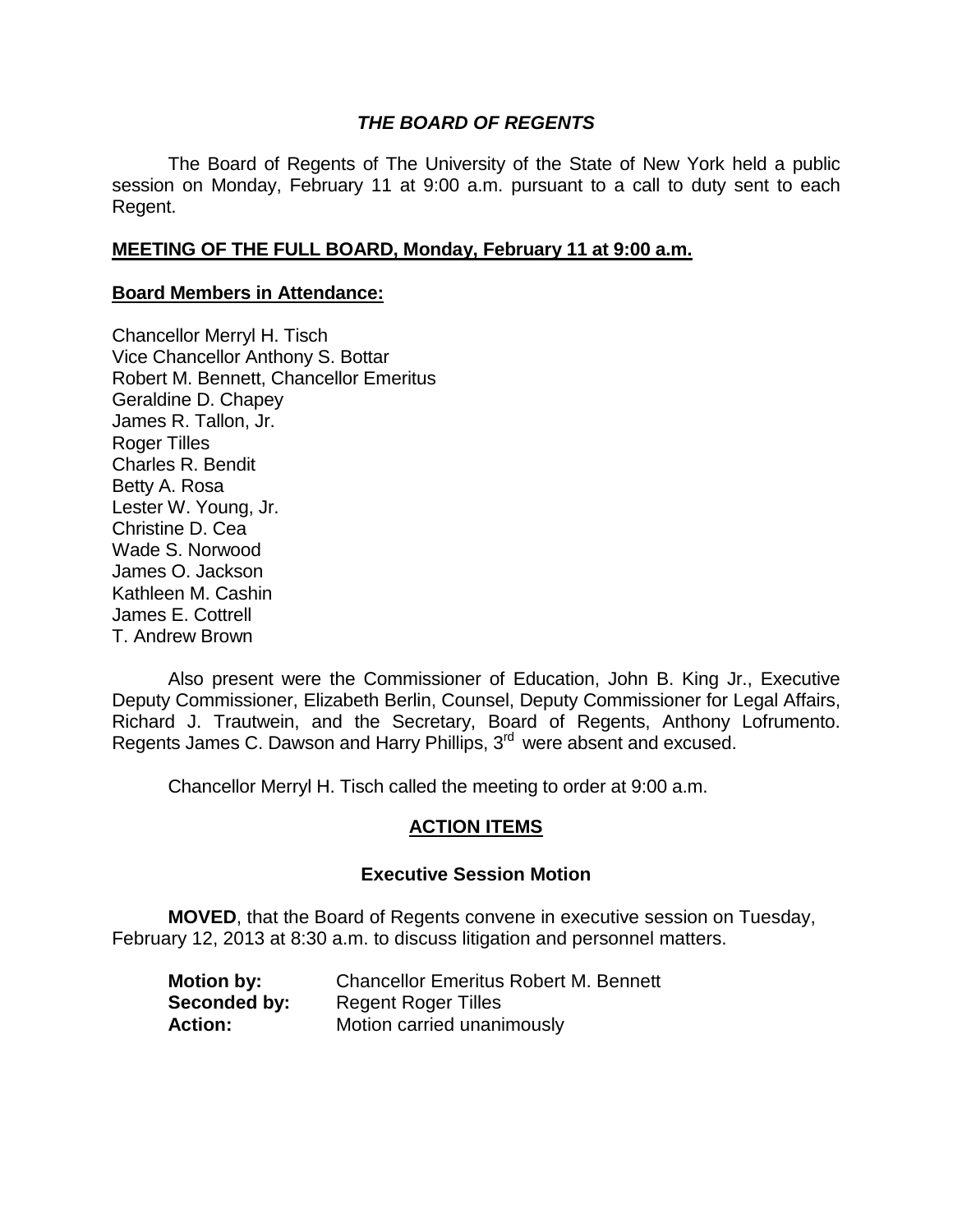# **UPDATES**

#### **APPR Update**

Commissioner John B. King Jr. provided the Board with an update on APPR.

## **SUNY/CUNY Reports to the Legislature on Remediation**

Commissioner John B. King Jr. provided the Board with a presentation on SUNY/CUNY Reports to the Legislature on Remediation (see Attachment I).

During the presentation on the SUNY/CUNY remediation reports the Chancellor asked that the Regents Priorities include a slide on the Education Equity for DREAMers bill and the DACA Transition Fund. (Reflected in the Attachment I)

Chancellor Merryl H. Tisch adjourned the meeting at 10:00 a.m.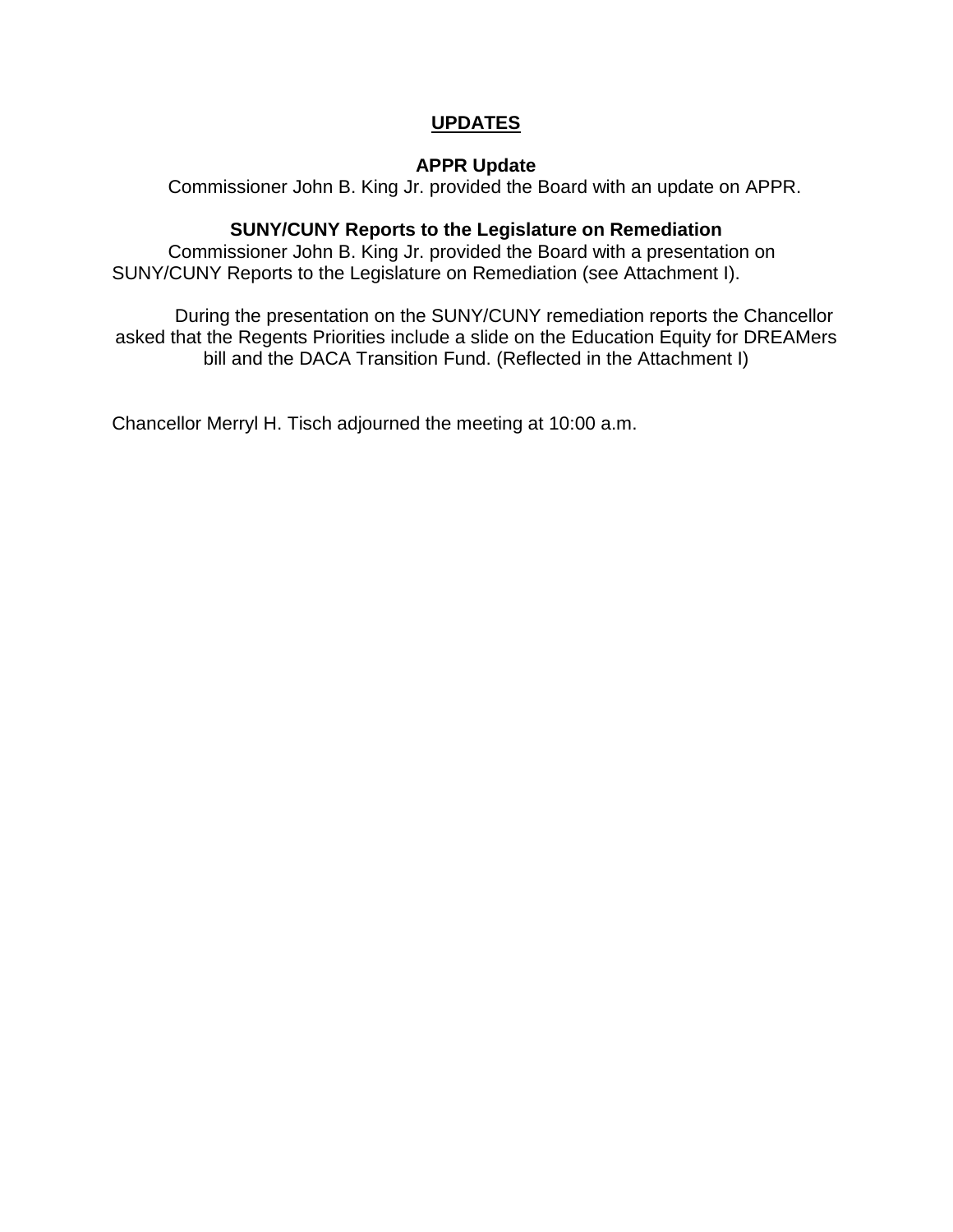# **MEETING OF THE FULL BOARD, Tuesday, February 12 at 11:30 a.m.**

#### **Board Members in Attendance:**

Chancellor Merryl H. Tisch Vice Chancellor Anthony S. Bottar Robert M. Bennett, Chancellor Emeritus Geraldine D. Chapey James R. Tallon, Jr. Roger Tilles Charles R. Bendit Betty A. Rosa Lester W. Young, Jr. Christine D. Cea Wade S. Norwood James O. Jackson Kathleen M. Cashin James E. Cottrell T. Andrew Brown

Also present were the Commissioner of Education, John B. King Jr., Executive Deputy Commissioner, Elizabeth Berlin, Counsel and Deputy Commissioner for Legal Affairs, Richard J. Trautwein, and the Secretary, Board of Regents, Anthony Lofrumento. Regents James C. Dawson and Harry Phillips, 3<sup>rd</sup> were absent and excused.

Chancellor Merryl H. Tisch called the meeting to order at 11:30 a.m.

# **ACTION ITEMS**

#### **Charter Applications BR (A) 1**

**MOVED,** that the Board of Regents approve each application in accordance with the recommendations contained in the summary table (see Appendix I).

## **Summary of the January 2013 Meeting of the Board of Regents BR (A) 2**

**MOVED,** that the Summary of the January 2013 Meeting of the Board of Regents of The University of the State of New York be approved.

| <b>Motion by:</b> | <b>Regent Roger Tilles</b>  |
|-------------------|-----------------------------|
| Seconded by:      | Regent James R. Tallon, Jr. |
| <b>Action:</b>    | Motion carried unanimously  |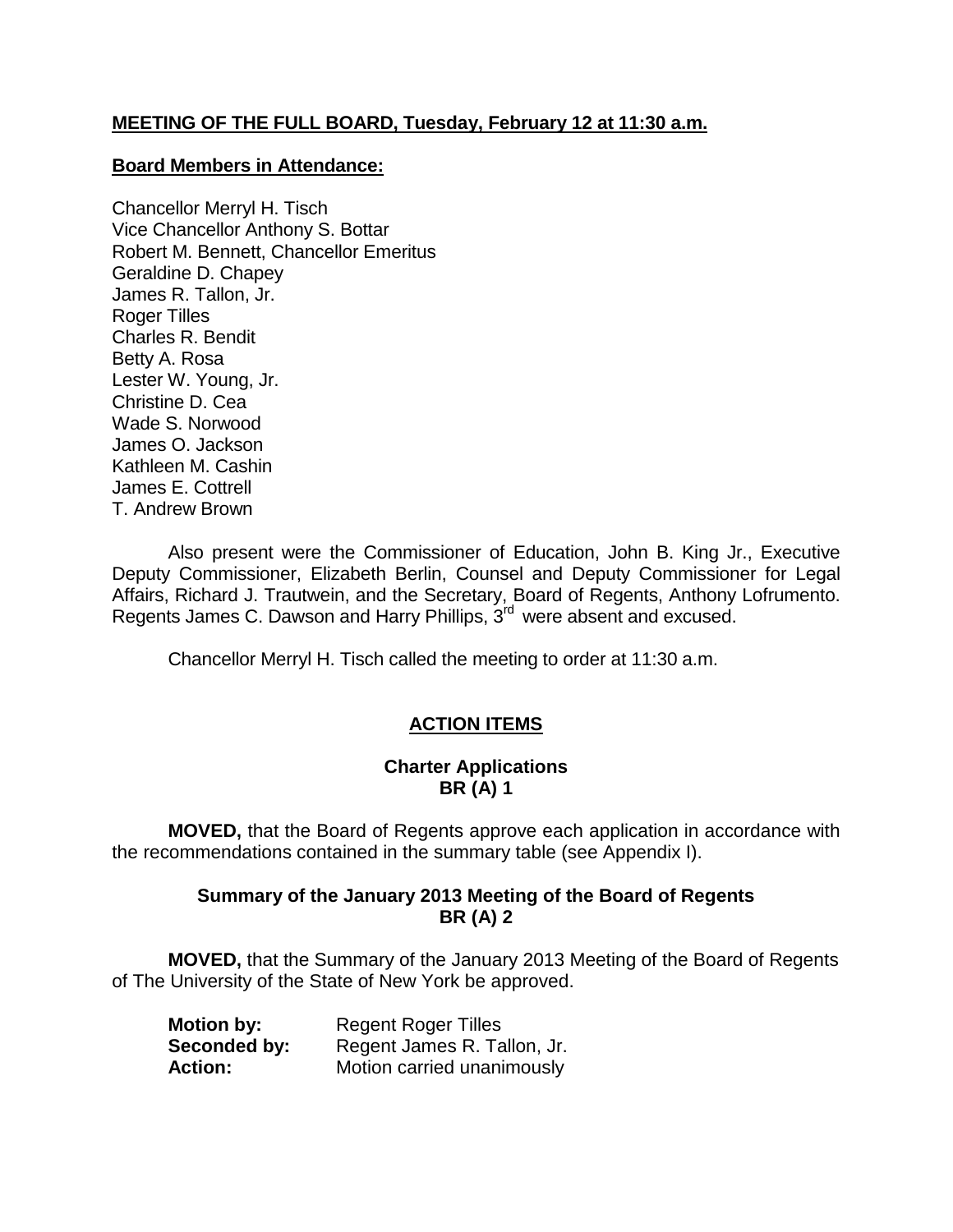#### **PROGRAM AREA CONSENT ITEMS**

#### **Higher Education**

#### **Unification Theological Seminary: Master plan amendment to authorize the Seminary to offer a Bachelor of Arts (B.A.) Degree Program in World Religions and Philosophy BR (CA) 1**

**MOVED**, that the Board of Regents approve a master plan amendment to authorize the Unification Theological Seminary to offer a Bachelor of Arts (B.A.) degree program in World Religions and Philosophy.

#### **State University College at Buffalo: Regents Authorization to Award the Master of Music (Mus.M.) Degree BR (CA) 2**

**MOVED**, that the Board of Regents authorize the State University of New York Board of Trustees to award the Master of Music (Mus. M.) degree on students successfully completing registered programs at the State University College at Buffalo effective February 12, 2013.

#### **Professional Practice**

#### **(Re)Appointments of Members to the State Boards for the Professions and (Re)Appointments of Extended Members to the State Boards for the Professions for Service on Licensure Disciplinary and/or Licensure Restoration and Moral Character Panels BR (CA) 3**

**MOVED**, that the Regents approve the proposed (re)appointments.

#### **Report of the Committee on the Professions Regarding Licensing Petitions BR (CA) 4**

**MOVED**, that the Regents approve the recommendations of the Committee on the Professions regarding licensing petitions.

| <b>Motion by:</b> | <b>Chancellor Emeritus Robert M. Bennett</b> |
|-------------------|----------------------------------------------|
| Seconded by:      | Regent James E. Cottrell                     |
| <b>Action:</b>    | Motion carried unanimously                   |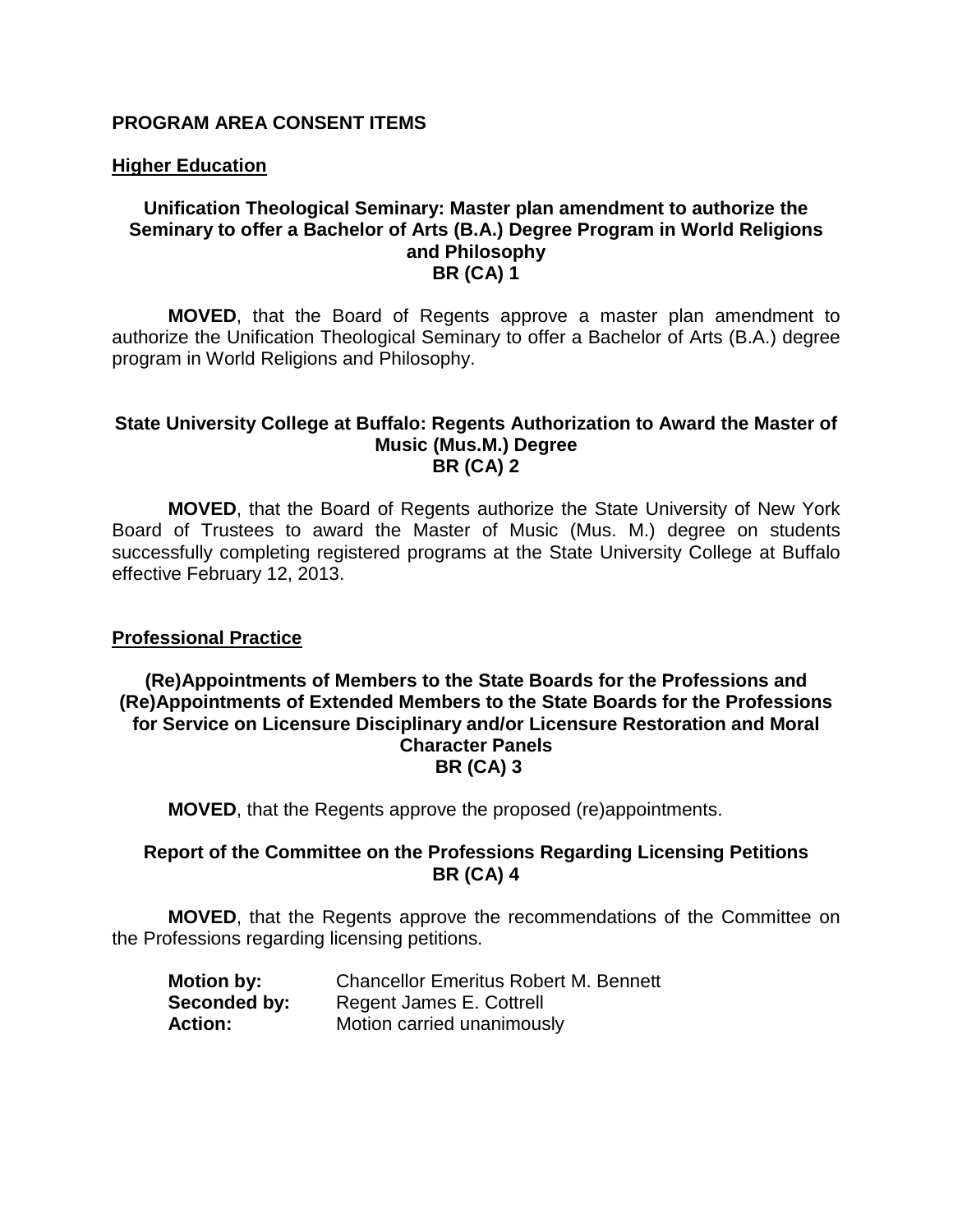## **STANDING COMMITTEE REPORTS**

## **P-12 EDUCATION**

Your P-12 Education Committee held its scheduled meeting on February 11, 2013. All members were present except for Regents Dawson and Phillips, who were excused.

# **ACTION ITEMS**

#### Charter School Renewals

VOTED: That the Board of Regents finds that, the **Aloma D. Johnson Fruit Belt Community Charter School**: (1) meets the requirements set out in Article 56 of the Education Law, and all other applicable laws, rules and regulations; (2) the applicant can demonstrate the ability to operate the school in an educationally and fiscally sound manner; (3) granting the application is likely to improve student learning and achievement and materially further the purposes set out in subdivision two of section twenty-eight hundred fifty of this article; and (4) granting the application would have a significant educational benefit to the students expected to attend the charter school, and the Board of Regents therefore approves the renewal application of the Aloma D. Johnson Fruit Belt Community Charter School and that a renewal charter be issued, and that is provisional charter be extended for a term up through and including June 30, 2016.

VOTED: That the Board of Regents finds that, the **Charter School of Educational Excellence**: (1) meets the requirements set out in Article 56 of the Education Law, and all other applicable laws, rules and regulations; (2) the applicant can demonstrate the ability to operate the school in an educationally and fiscally sound manner; (3) granting the application is likely to improve student learning and achievement and materially further the purposes set out in subdivision two of section twenty-eight hundred fifty of this article; and (4) granting the application would have a significant educational benefit to the students expected to attend the charter school, and the Board of Regents therefore approves the renewal application of the Charter School of Educational Excellence and that a renewal charter be issued, and that is provisional charter be extended for a term up through and including June 30, 2018.

VOTED: That the Board of Regents finds that, the **La Cima Charter School**: (1) meets the requirements set out in Article 56 of the Education Law, and all other applicable laws, rules and regulations; (2) the applicant can demonstrate the ability to operate the school in an educationally and fiscally sound manner; (3) granting the application is likely to improve student learning and achievement and materially further the purposes set out in subdivision two of section twenty-eight hundred fifty of this article; and (4) granting the application would have a significant educational benefit to the students expected to attend the charter school, and the Board of Regents therefore approves the renewal application of the La Cima Charter School and that a renewal charter be issued, and that is provisional charter be extended for a term up through and including June 30, 2016. [P-12 (A) 1]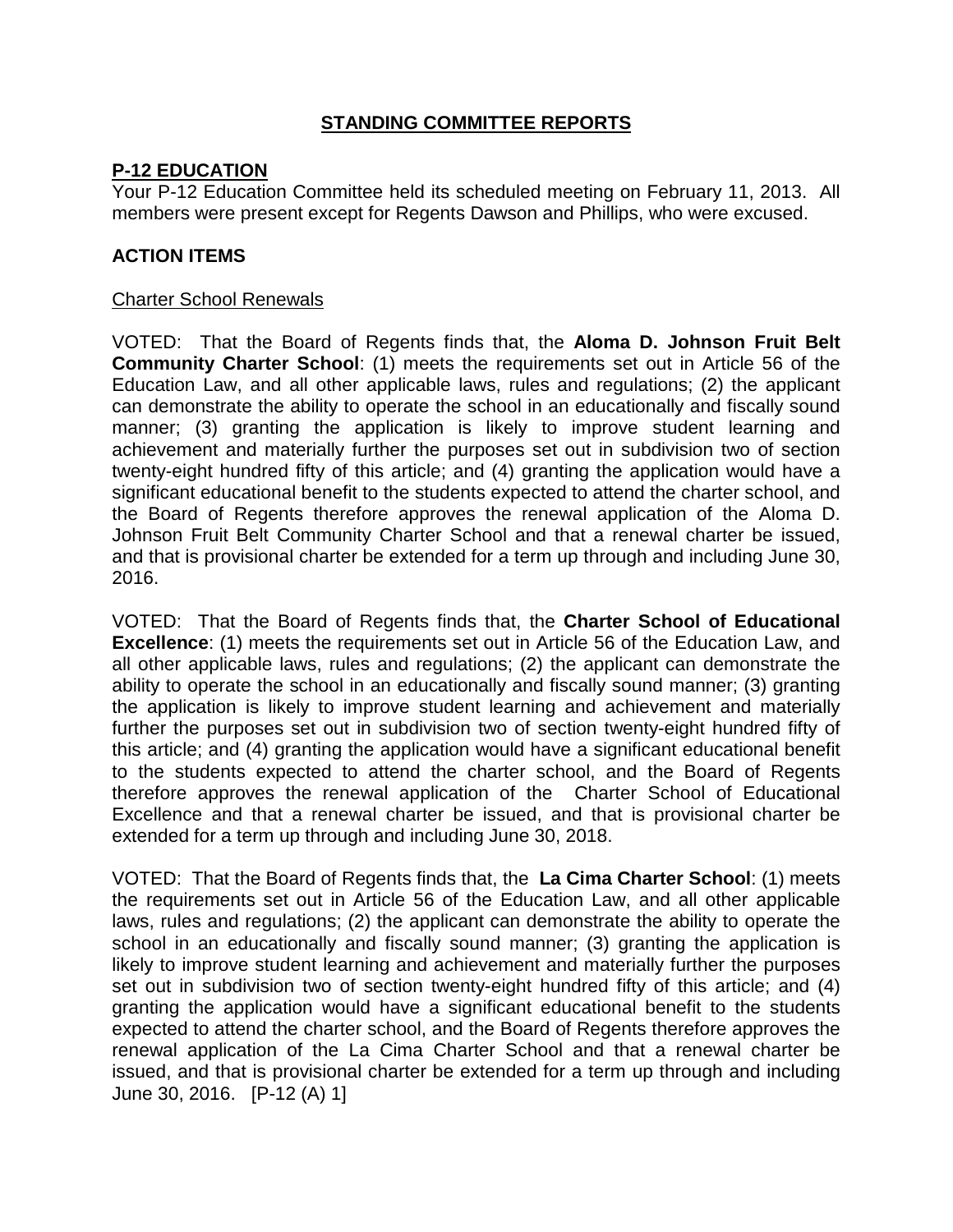## Short-term Renewals for 5 Charter Schools Authorized by the Chancellor of the NYCDOE

VOTED: That the Board of Regents finds that the proposed charter school: (1) meets the requirements set out in Article 56 of the Education Law, and all other applicable laws, rules and regulations; (2) will operate in an educationally and fiscally sound manner; (3) is likely to improve student learning and achievement and materially further the purposes set out in subdivision two of section twenty-eight hundred fifty of Article 56 of the Education Law; and (4) will have a significant educational benefit to the students expected to attend the charter school, and the Board of Regents therefore approves and issues the renewal charter of the NYC Charter High School for Architecture, Engineering and Construction Industries as proposed by the Chancellor of the New York City Department of Education, and that its provisional charter be extended for a term up through and including June 30, 2013.

VOTED: That the Board of Regents finds that the proposed charter school: (1) meets the requirements set out in Article 56 of the Education Law, and all other applicable laws, rules and regulations; (2) will operate in an educationally and fiscally sound manner; (3) is likely to improve student learning and achievement and materially further the purposes set out in subdivision two of section twenty-eight hundred fifty of Article 56 of the Education Law; and (4) will have a significant educational benefit to the students expected to attend the charter school, and the Board of Regents therefore approves and issues the renewal charter of the Bronx Academy of Promise Charter School as proposed by the Chancellor of the New York City Department of Education, and that its provisional charter be extended for a term up through and including June 30, 2013.

VOTED: That the Board of Regents finds that the proposed charter school: (1) meets the requirements set out in Article 56 of the Education Law, and all other applicable laws, rules and regulations; (2) will operate in an educationally and fiscally sound manner; (3) is likely to improve student learning and achievement and materially further the purposes set out in subdivision two of section twenty-eight hundred fifty of Article 56 of the Education Law; and (4) will have a significant educational benefit to the students expected to attend the charter school, and the Board of Regents therefore approves and issues the renewal charter of the Bronx Global Learning Institute for Girls Charter School as proposed by the Chancellor of the New York City Department of Education, and that its provisional charter be extended for a term up through and including June 30, 2013.

VOTED: That the Board of Regents finds that the proposed charter school: (1) meets the requirements set out in Article 56 of the Education Law, and all other applicable laws, rules and regulations; (2) will operate in an educationally and fiscally sound manner; (3) is likely to improve student learning and achievement and materially further the purposes set out in subdivision two of section twenty-eight hundred fifty of Article 56 of the Education Law; and (4) will have a significant educational benefit to the students expected to attend the charter school, and the Board of Regents therefore approves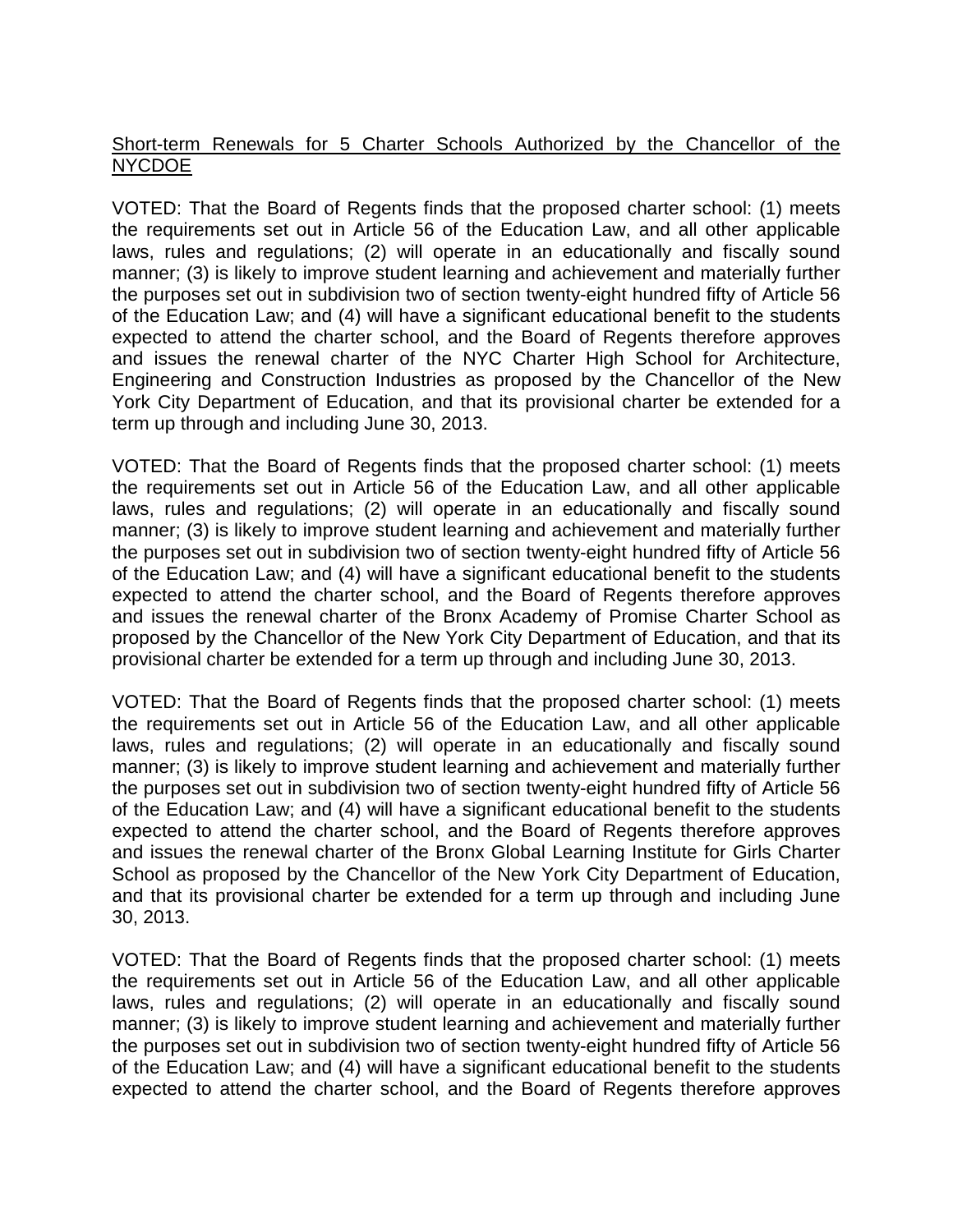and issues the renewal charter of the Future Leaders Institute Charter School as proposed by the Chancellor of the New York City Department of Education, and that its provisional charter be extended for a term up through and including June 30, 2013.

VOTED: That the Board of Regents finds that the proposed charter school: (1) meets the requirements set out in Article 56 of the Education Law, and all other applicable laws, rules and regulations; (2) will operate in an educationally and fiscally sound manner; (3) is likely to improve student learning and achievement and materially further the purposes set out in subdivision two of section twenty-eight hundred fifty of Article 56 of the Education Law; and (4) will have a significant educational benefit to the students expected to attend the charter school, and the Board of Regents therefore approves and issues the renewal charter of the South Bronx Charter School for International Cultures and the Arts as proposed by the Chancellor of the New York City Department of Education, and that its provisional charter be extended for a term up through and including June 30, 2013. [P-12 (A) 2]

## **MOTION FOR ACTION BY FULL BOARD**

Madam Chancellor and Colleagues: Your P-12 Education Committee recommends, and we move, that the Board of Regents act affirmatively upon each recommendation in the written report of the Committee's deliberations at its meeting on February 12, 2013, copies of which have been distributed to each Regent.

## **MATTERS NOT REQUIRING BOARD ACTION**

Update on Early Learning Initiatives – The Regents have developed a comprehensive approach to increasing access to high quality early learning opportunities for our neediest children. At this month's Committee meeting, the Regents were provided with additional information requested at a previous meeting relating to the percentage of prekindergarten (PK) children being served by school districts, as well as data pertaining to the provision of full-day kindergarten. The Committee was also provided with an update on the QUALITYstarsNY program and how it supports the Regents Reform Agenda for Early Learning Outcomes identified in Race to the Top. This initiative is intended to strengthen the quality of early childhood programs in high need school districts and provide parents with tools to identify high quality early learning environments. [P-12 (D) 1]

CTE Technical Skills Assessment Review Panel Update – The Committee was updated on the work of the CTE Technical Skills Assessment Review Panel and outcomes from their first meeting which was held in New York City on January 10, 2013. At the meeting a set of working criteria was developed to be used in the initial selection of technical assessment review. Pradeep Kotamraju, Deputy Director of the National Research Center for CTE and graduate students from the University of Louisville, Kentucky will prioritize selected assessments using the criteria and provide the expert advisory panel with the initial group of assessments for review, discussion and final selection. The Committee recommends that the expert advisory panel continue its work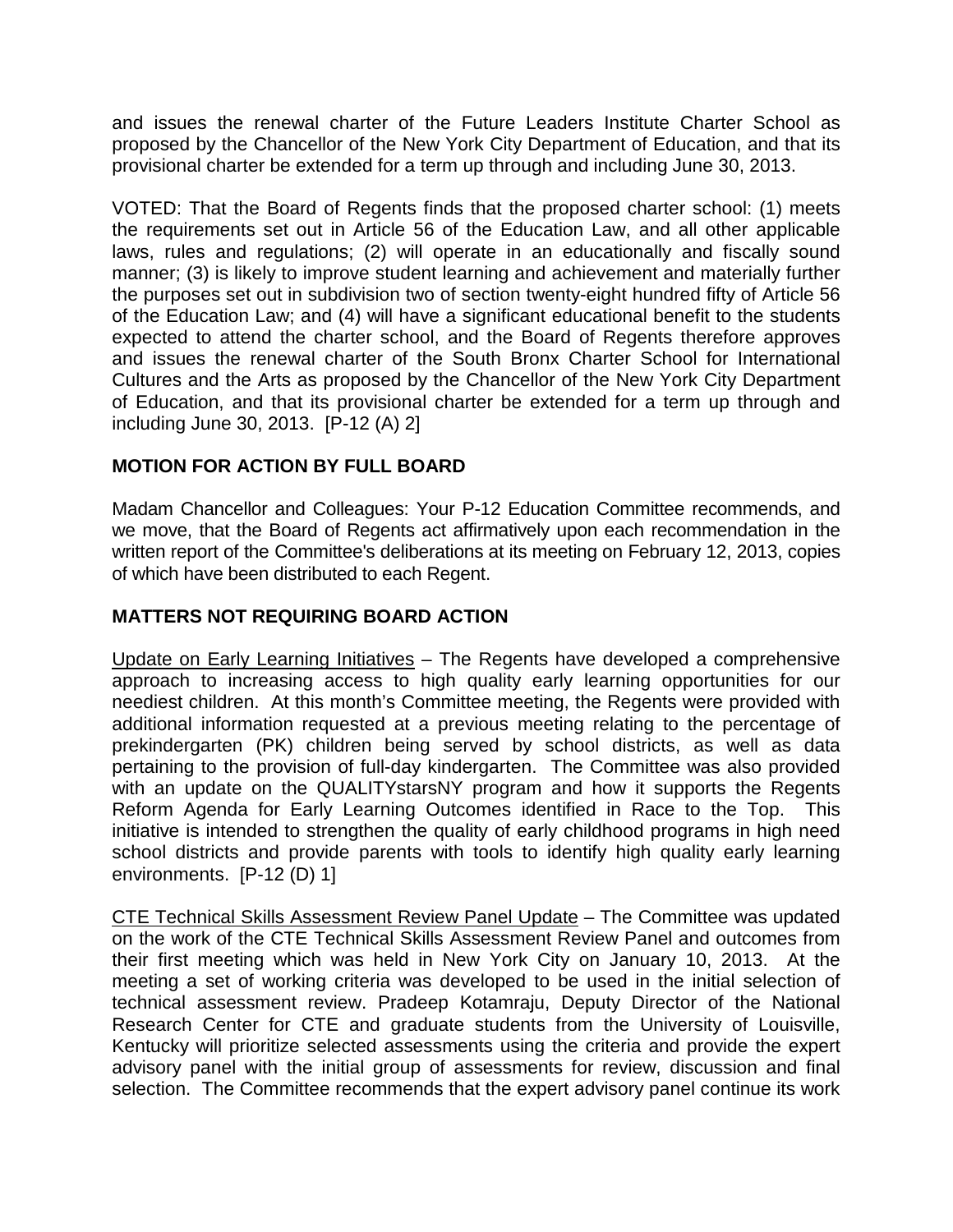to determine which technical assessments should be recommended to the Blue Ribbon Commission along with a methodology to be used for future assessment approvals. The CTE Technical Assessment Expert Advisory Panel is scheduled to meet again tentatively in April 2013 to finalize the criteria and agree on the initial set of selected technical assessments for recommendation. It is anticipated that the Blue Ribbon Commission will make its recommendations to the Board of Regents for consideration in June 2013. [P-12 (D) 2]

Bilingual Common Core Progressions - The Committee was updated on the development of the Bilingual Common Core Progressions and the development of a Theoretical Foundations document. The Bilingual Common Core Progressions provide a roadmap for teachers to ensure that students who are learning a new language and/or developing their home language meet the Common Core Learning Standards. The Theoretical Foundations document details the research and states explicitly the theory of language development that is the foundation of the Bilingual Common Core Progressions. The sample Progressions, Theoretical Foundations document, and a Teacher's Guide were posted for public comment on EngageNY.org. Once a complete set of Progressions are created, the Department will conduct another public review and comment period in spring 2013. The Department is seeking to complete the writing of the Progressions by the summer of 2013 to present to the Regents for their consideration. [P-12 (D) 3]

Dignity Act Regulations - The Committee discussed proposed amendments to regulations relating to Dignity Act Coordinator and School Employee Training programs. It is anticipated that the proposed amendment will be presented for action at the May Regents meeting. [P-12 (D) 4]

# **PROFESSIONAL PRACTICE**

Your Professional Practice Committee held its scheduled meeting on February 11, 2013. All Committee members were present, except Regent Harry Phillips,  $3<sup>rd</sup>$ , who was excused.

## **ACTION ITEMS**

## Professional Discipline Cases

Your Committee recommends that the reports of the Regents Review Committees, including rulings, findings of fact, determinations as to guilt, and recommendations, by unanimous or majority vote, contained in those reports which have been distributed to you, be accepted in 4 cases. In addition, your Committee recommends, upon the recommendation of the Committee on the Professions, that 25 consent order applications and 4 surrender applications be granted. [PPC EXS (A) 1-3]

These recommendations are made following the review of 33 cases involving twelve registered professional nurses, four licensed practical nurses, three licensed practical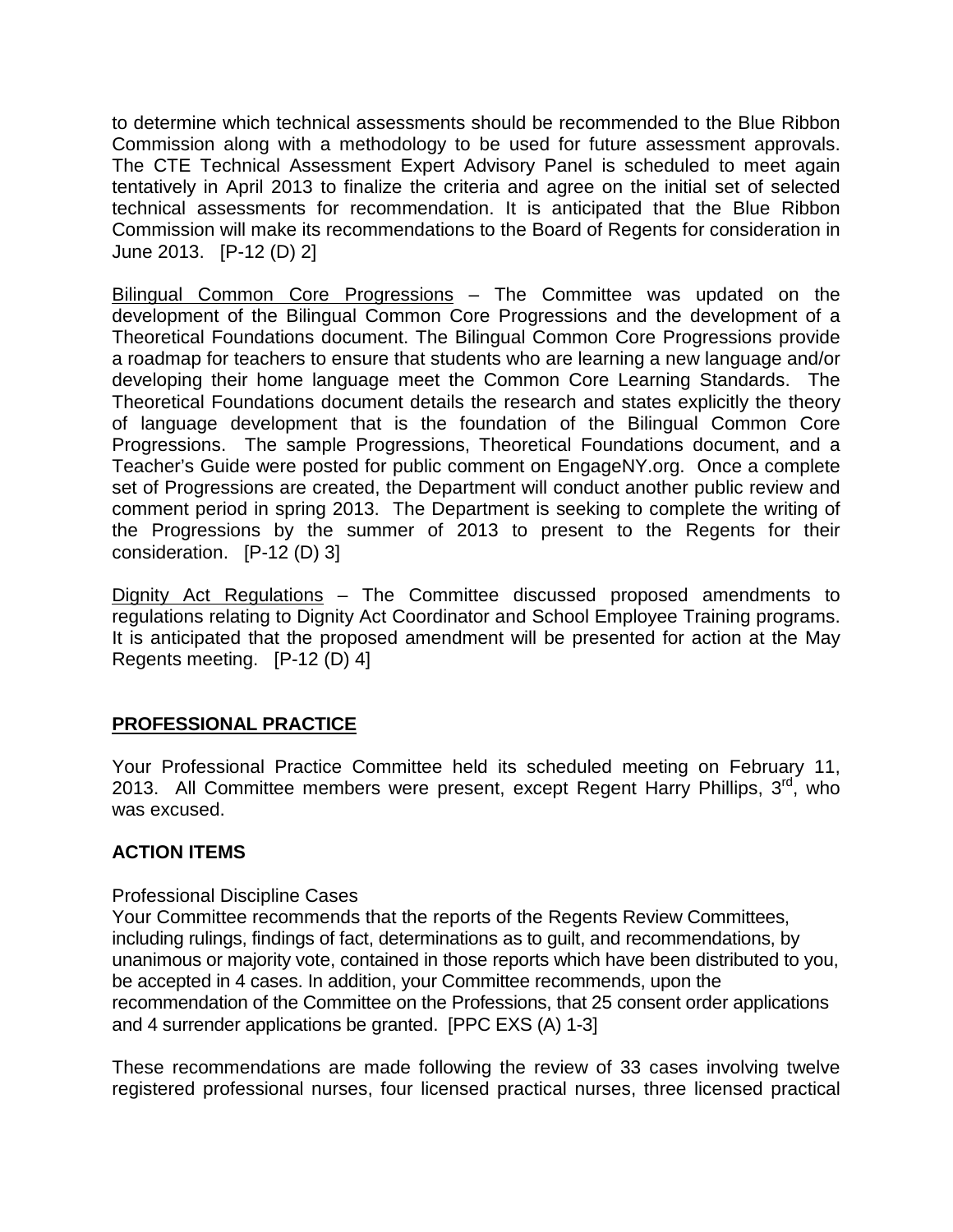nurses who are also registered professional nurses, two dentists, two pharmacists, two podiatrists, one certified public accountant, one clinical laboratory technician, one landscape architect, one massage therapist, and one podiatric professional corporation.

#### Restorations

Your Committee recommends that the application of John Gelfand for the restoration of his license to practice as a physician in New York State be denied. [PPC EXS (A) 4]

#### **MOTION FOR ACTION BY FULL BOARD**

Madam Chancellor and Colleagues: Your Professional Practice Committee recommends, and we move, that the Board of Regents act affirmatively upon each recommendation in the written report of the Committee's deliberations at its meeting on February 11, 2013, copies of which have been distributed to each Regent.

#### **MATTERS NOT REQUIRING BOARD ACTION**

Your Committee discussed several topics of interest, including:

**Deputy Commissioner's Report/Update** [Oral] – The Deputy Commissioner reported on the following items:

- Full Board Consent Agenda Items
	- o Board (Re)Appointments
	- o Licensing Petitions
- Updates on OP Initiatives
	- o Technology Update
	- o Staffing/Productivity Update
	- o Update on Online Learning in the Professions
	- o Coordination Between OP and Higher Education and Between OP and P-12 Education on Issues of Common Interest

**Update on Professional Licensing** [PPC (D) 1] – Susan Naccarato, Acting Director, Division of Professional Licensing Services, and William Murphy, Director, Division of Professional Education, presented information to the Committee updating them on the professional licensing and registration processes of the Office of the Professions.

## **AUDITS/BUDGET AND FINANCE**

The Regents Committee on Audits/Budget and Finance met as scheduled yesterday February 11, 2013. Chancellor Tisch, and Regents Bendit, Cea, Cottrell, Tallon, Tilles and Young were in attendance.

Co-Chair's Remarks: Regent Chapey welcomed everyone and stressed the importance of utilizing information in audit findings as a tool for change.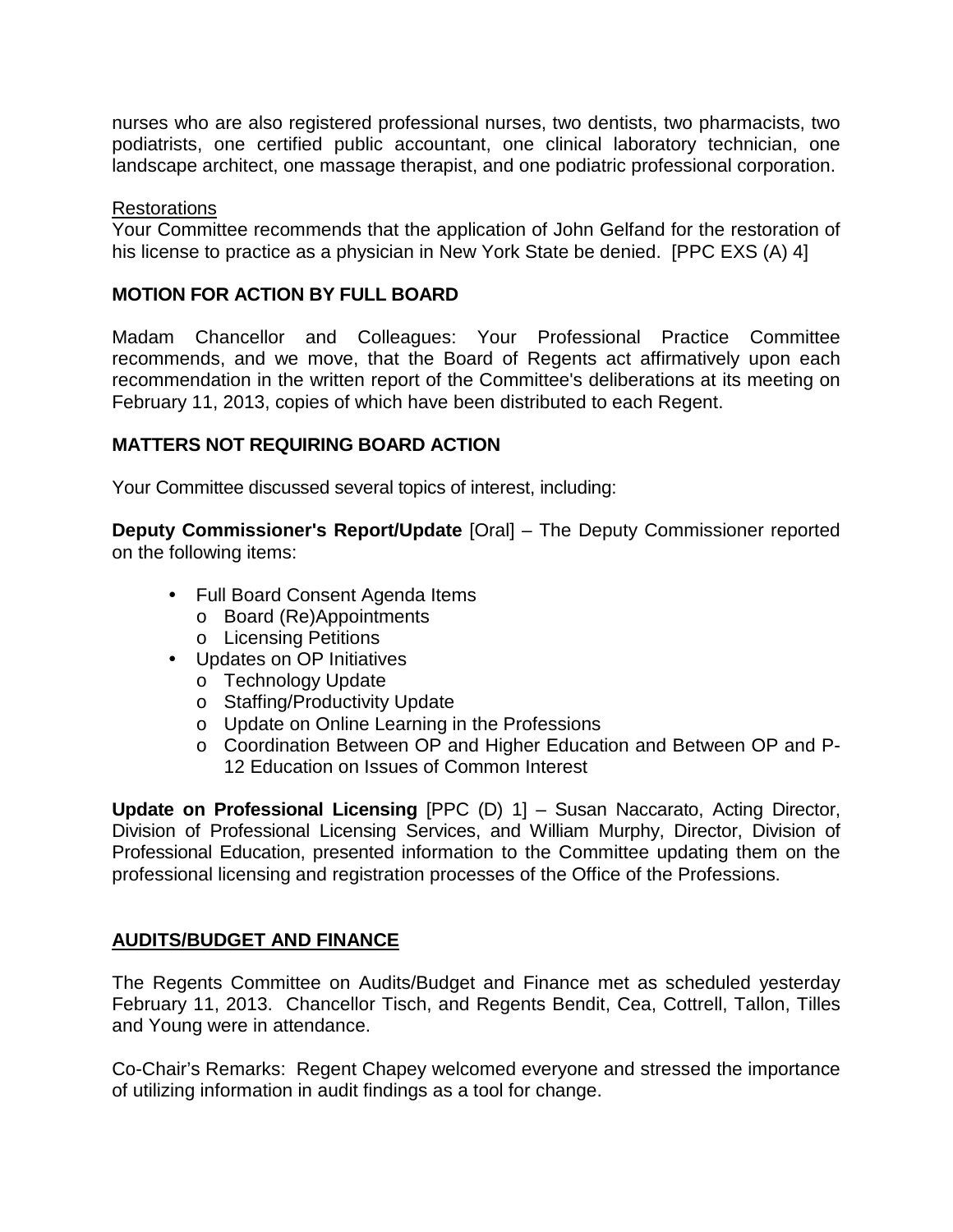# **ITEMS FOR DISCUSSION**

#### 2013-14 Executive Budget Update

Our Chief Financial Officer (CFO) briefed the Committee members on the highlights of the proposed Executive Budget. Our Executive Deputy Commissioner briefed the Committee members on the components of the Executive Budget that will impact the area of Special Education.

#### January 2013 Fiscal Report

The CFO briefed the members. General Fund accounts are in structural balance with the exception of the Tenured Teacher Hearings (TTH) account. Although fiscal and programmatic reforms were included in the enacted state budget, there continues to be a deficit of an estimated \$9 million in unpaid bills due to chronic under-funding of this program after new case claims are paid will be used for prior year claims.

Revenue accounts are all in structural balance on a current year basis and the accumulated negative balance in the Cultural Education Account is being reduced by approximately \$700,000.

#### Completed Audits

The Committee was presented with fifteen audits this month. Twelve of the audits were issued by the Office of the State Comptroller (OSC) two by the Comptroller of the City of New York, and one by the Office of Audit Services (OAS). Six of the audits were highlighted for the members of the Committee and Department actions were described. The findings were in the areas of procurement, financial reporting, claims processing, information technology, payroll, conflicts of interest, tuition assistance program and a school improvement grant.

## **CULTURAL EDUCATION**

Regent Roger Tilles, Chair of the Cultural Education Committee, submitted the following written report. Your Committee on Cultural Education Committee had its scheduled meeting on February 12, 2013.

In attendance were committee members: Regents Tilles, Bendit, Rosa Cea, Jackson Cottrell, and Brown. Absent: Regent Dawson.

In addition to CE Committee Members, in attendance were: Chancellor Tisch, Vice Chancellor Bottar, Regents Tallon and Cashin and Commissioner King and Executive Deputy Commissioner Berlin.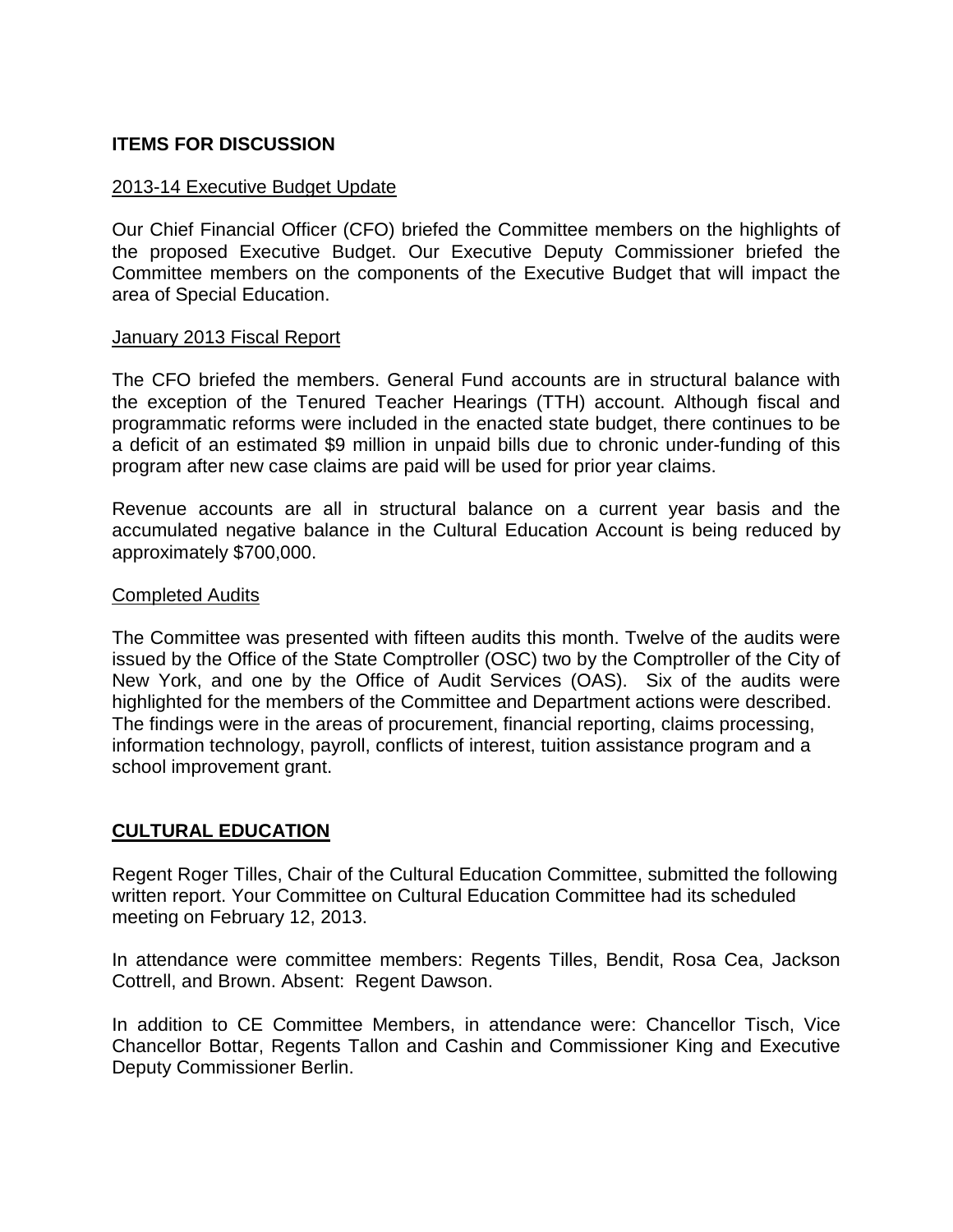## **ITEMS FOR DISCUSSION**

**Chair's Remarks**: Regent Tilles welcomed everyone and opened the meeting. Regent Tilles briefly reported on a meeting with Museum staff that was held on February 11, indicating that staff are getting a lot of support from the Department for the application and administration of research grants. Regent Tilles also reported that the Museum Advisory Committee will be meeting in New York at the Museum of Natural History on March 1. Regent Tilles provided Deputy Commissioner Cannell with a number of items that he would like to add to the agenda for the Advisory Council meeting.

## **Focus Presentation on Ornithological Research and Education Activities**

Dr. Jeremy Kirchman, Curator of Ornithology, provided a presentation on the Museum's ornithology collection, how it is used and how it is maintained. He also spoke about the recent acquisition of elements of the Eaton collection and how some specimens from this collection are being used to support research in the genetic diversity of the spruce grouse population in the Adirondack Mountains. Members of the committee commented on the excellent presentation style and useful and relevant information that Mr. Kirchman provided.

## **HIGHER EDUCATION**

Your Higher Education Committee held its scheduled meeting on February 12, 2013.

## **Action Items**

The 2012-2020 Statewide Plan for Higher Education. Your Committee reviewed the final draft of the Statewide Plan for Higher Education. Staff provided a summary of the key points of the two public hearings held, the comments received from the Board, and the additions and/or changes made as a result of this input. Your Committee recommends the Board approve the 2012-2020 Statewide Plan for Higher Education.

## **MOTION FOR ACTION BY FULL BOARD**

Madam Chancellor and Colleagues: Your Higher Education Committee recommends, and we move, that the Board of Regents act affirmatively upon each recommendation in the written report of the Committee's deliberations at its meeting on February 12, 2013, copies of which have been distributed to each member of the Board of Regents.

Other matters not requiring action:

Proposed amendments to Section 52.21 and Part 80 and the addition of a new Subpart 57-4. Your Committee discussed proposed amendments related to requirements for coursework or training in harassment, bullying and discrimination prevention and intervention as prescribed by the Dignity for All Students Act. We anticipate that the regulations will be brought to this Committee for approval at the May 2013 meeting.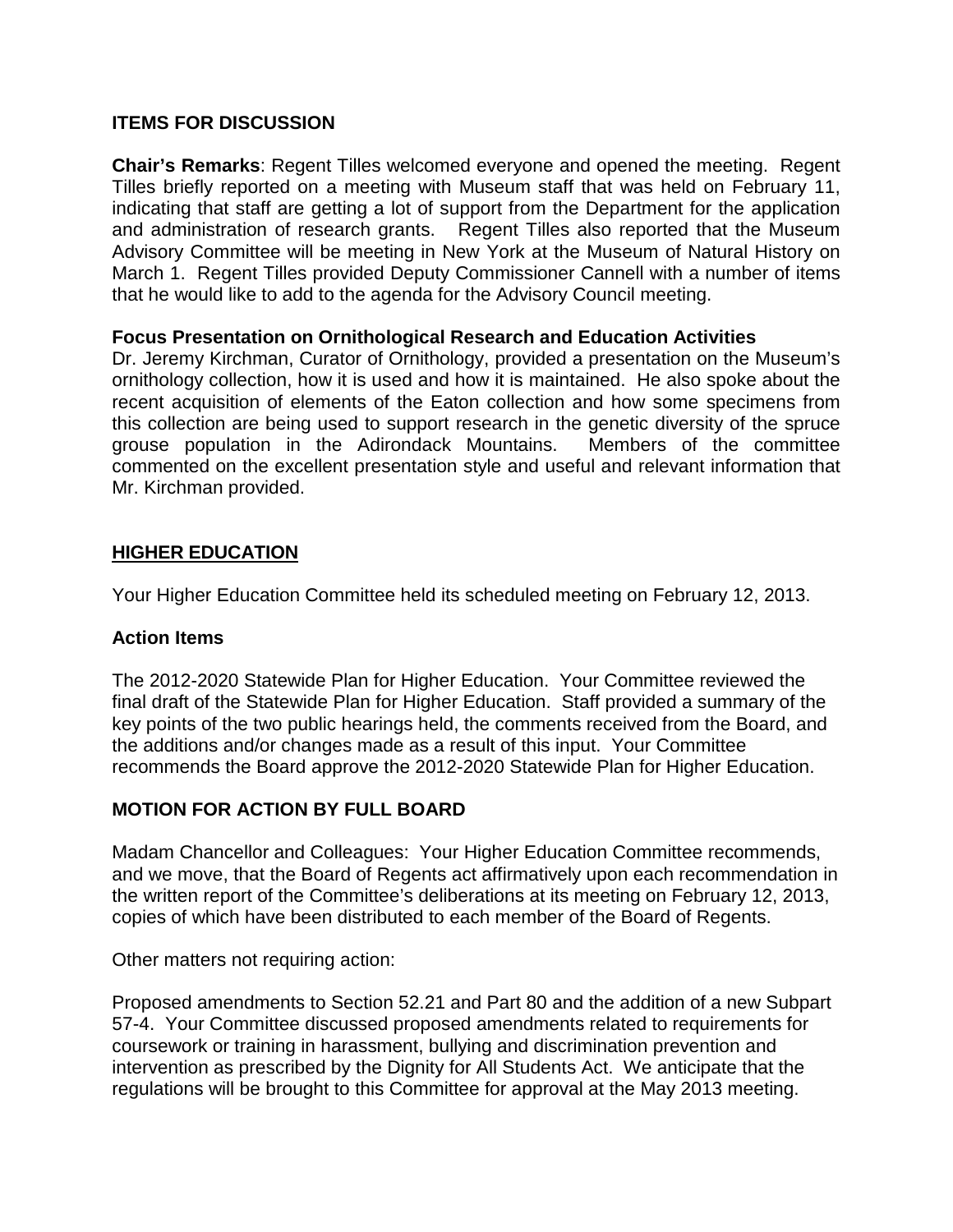Update on Educating All Students Certification Examination. The Committee received an update on the EAS assessment which will test the knowledge of candidates who wish to be certified as teachers or school building leaders in NYS. The framework for the Educating All Students test addresses five competencies: Diverse Student Populations, English Language Learners, Students with Disabilities and Other Special Learning Needs, Teacher Responsibilities, and School-Home Relationships. The exam also focuses on effective strategies for promoting positive home-school relationships.

# **ADULT CAREER AND CONTINUING EDUCATION (ACCES)**

Your ACCES Committee held its scheduled meeting on February 11, 2013. All members were present, with the exception of Chancellor Emeritus Bennett and Regent Norwood, who were excused. Additional members of the Board attending where: Regent Tallon, Regent Cottrell, and Regent Brown

## **MATTERS NOT REQUIRING BOARD ACTION**

Update on High School Equivalency Request for Proposal (RFP) – The Committee was provided an update on our progress to assure that a viable pathway to the State High School Equivalency diploma remains available on January 2, 2014 when the new, computer based GED® test is implemented. Two RFP's were issued on November 28, 2012 followed by a bidders' conference on December 7, 2012. In both RFPs, the vendor would be responsible for the development, printing, scoring of the test and transfer of test scores to SED. The vendor would also be responsible for secure shipping and downloading of test materials to the existing 269 SED approved testing centers. The deadline for submitting applications for the RFP was January 11, 2013. The results of the RFP and the recommended winning bid will be available soon. Once an award is made, SED will enter into a contract on April 1, 2013 with the winning vendor and commence development of the new test to be ready for full implementation by January 2, 2014.

**MOVED**, that the Committee Reports be approved.

| <b>Motion by:</b> | <b>Chancellor Emeritus Robert M. Bennett</b> |
|-------------------|----------------------------------------------|
| Seconded by:      | Regent Betty A. Rosa                         |
| <b>Action:</b>    | Motion carried unanimously                   |

## **State Education Department December 2012 Fiscal Report BR (A) 3**

**MOVED,** that accept the January 2013 State Education Department Fiscal Report as presented.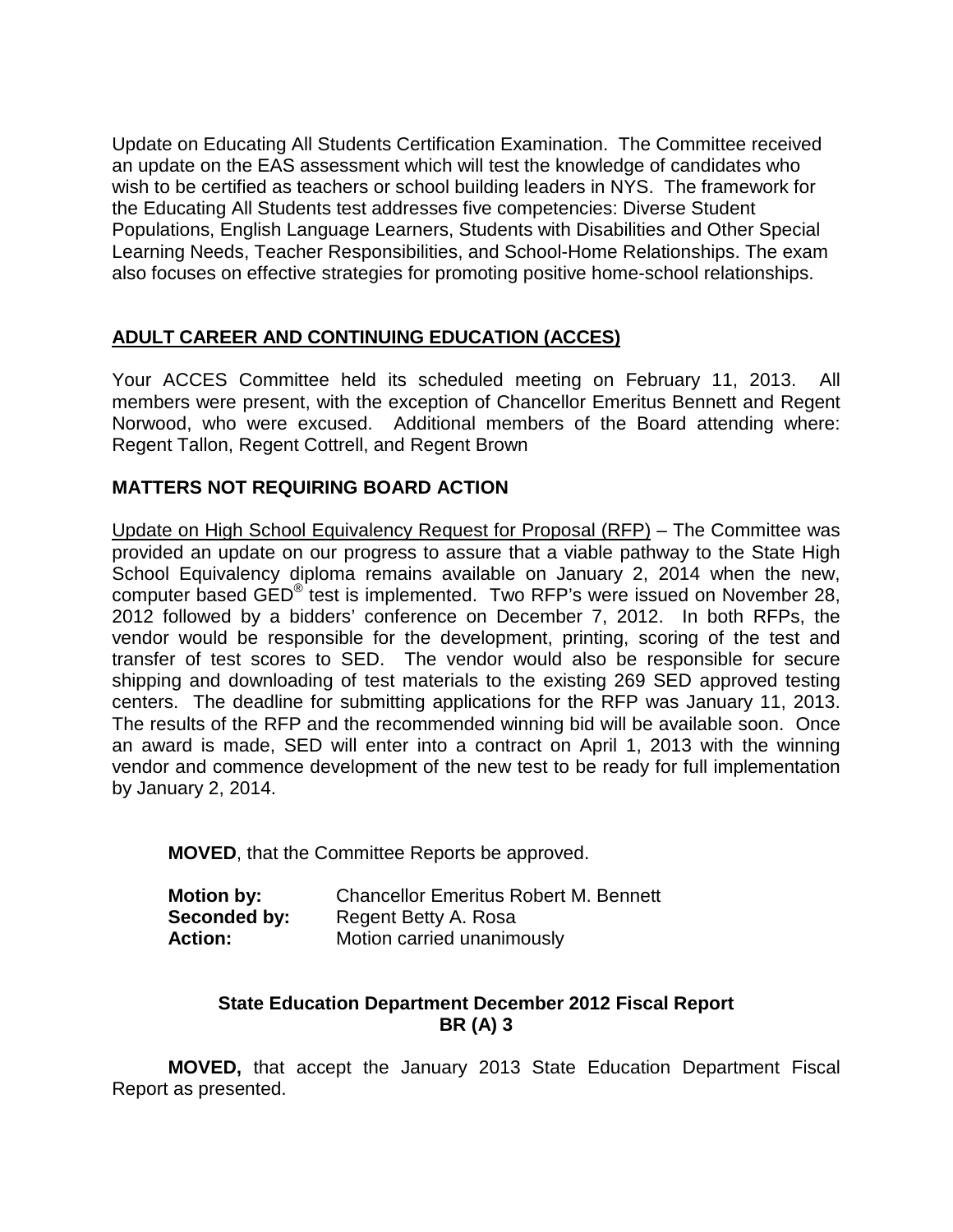| <b>Motion by:</b> | <b>Chancellor Emeritus Robert M. Bennett</b> |
|-------------------|----------------------------------------------|
| Seconded by:      | Regent Geraldine D. Chapey                   |
| <b>Action:</b>    | Motion carried unanimously                   |

Chancellor Merryl H. Tisch adjourned the meeting at 12:00 p.m.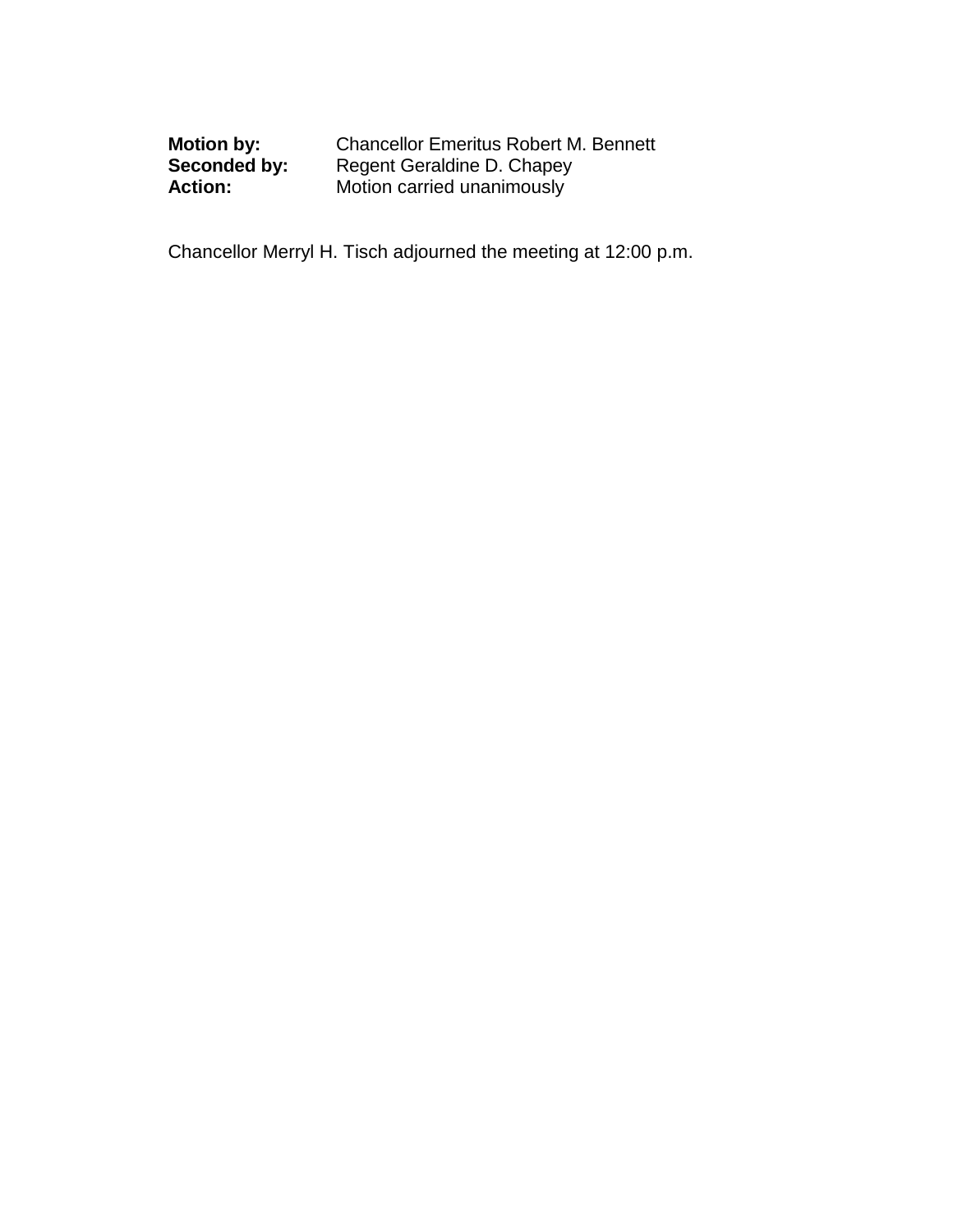## **Appendix I NEW YORK STATE BOARD OF REGENTS CHARTER ACTIONS**

| <b>Name of Institution</b>                                         | Program<br>Area | <b>County of</b><br><b>Location</b> | <b>Description of Charter Action(s)</b>                                                                                                                                                |
|--------------------------------------------------------------------|-----------------|-------------------------------------|----------------------------------------------------------------------------------------------------------------------------------------------------------------------------------------|
| The Battery<br><b>Heritage Foundation</b><br>at Watson House       | <b>CE</b>       | New York                            | Grant a Regents certificate of<br>incorporation.                                                                                                                                       |
| <b>Cornelius Vanderbilt</b><br><b>Whitney Long Lake</b><br>Library | <b>CE</b>       | Hamilton                            | Dissolve charter and approval to<br>distribute assets to Cornelius<br>Vanderbilt Whitney Long Lake Library,<br>a school district public library.                                       |
| Cornerstone<br><b>Masonic Historical</b><br>Society                | <b>CE</b>       | Orange                              | Extend provisional charter for five<br>years.                                                                                                                                          |
| Friends of the<br><b>Rochester Public</b><br>Library               | <b>CE</b>       | Monroe                              | Dissolve charter and approval to<br>distribute assets to the Rundel Library<br>Foundation.                                                                                             |
| The Harpersfield<br><b>Historical Society</b>                      | <b>CE</b>       | Delaware                            | Extend provisional charter for five<br>years.                                                                                                                                          |
| <b>Hornell Erie Depot</b><br>Museum                                | <b>CE</b>       | Steuben                             | Grant provisional charter for five years.                                                                                                                                              |
| <b>Military Vehicle</b><br><b>Museum of Greater</b><br>Rochester   | <b>CE</b>       | Monroe                              | Amend, replace, and restate the<br>provisional charter as a Regents<br>certificate of incorporation, including a<br>change of name to "The Historical<br>Society of Western New York". |
| Museum of<br>American Armor                                        | <b>CE</b>       | <b>Nassau</b>                       | Grant provisional charter for five<br>years.                                                                                                                                           |
| <b>Taylor Historical</b><br>Society                                | <b>CE</b>       | Cortland                            | Amend charter to change corporate<br>address and extend provisional<br>charter for five years.                                                                                         |
| <b>Tioga County</b><br><b>Historical Society</b>                   | <b>CE</b>       | Tioga                               | <b>Consolidate with "Tioga County</b><br>Historical Society, Inc.", a New York<br>NFP corporation, with the Tioga<br>County Historical Society, as the<br>survivor.                    |
| Academy of Holy<br><b>Names</b>                                    | $P-12$          | Albany                              | Amend charter to add authority to<br>operate a pre-kindergarten program.                                                                                                               |
| <b>Bright Star</b><br>Academy                                      | $P-12$          | Nassau                              | Grant an absolute charter.                                                                                                                                                             |
| The Children's<br>Center for Early<br>Learning                     | $P-12$          | <b>Kings</b>                        | Extend provisional charter for three<br>years.                                                                                                                                         |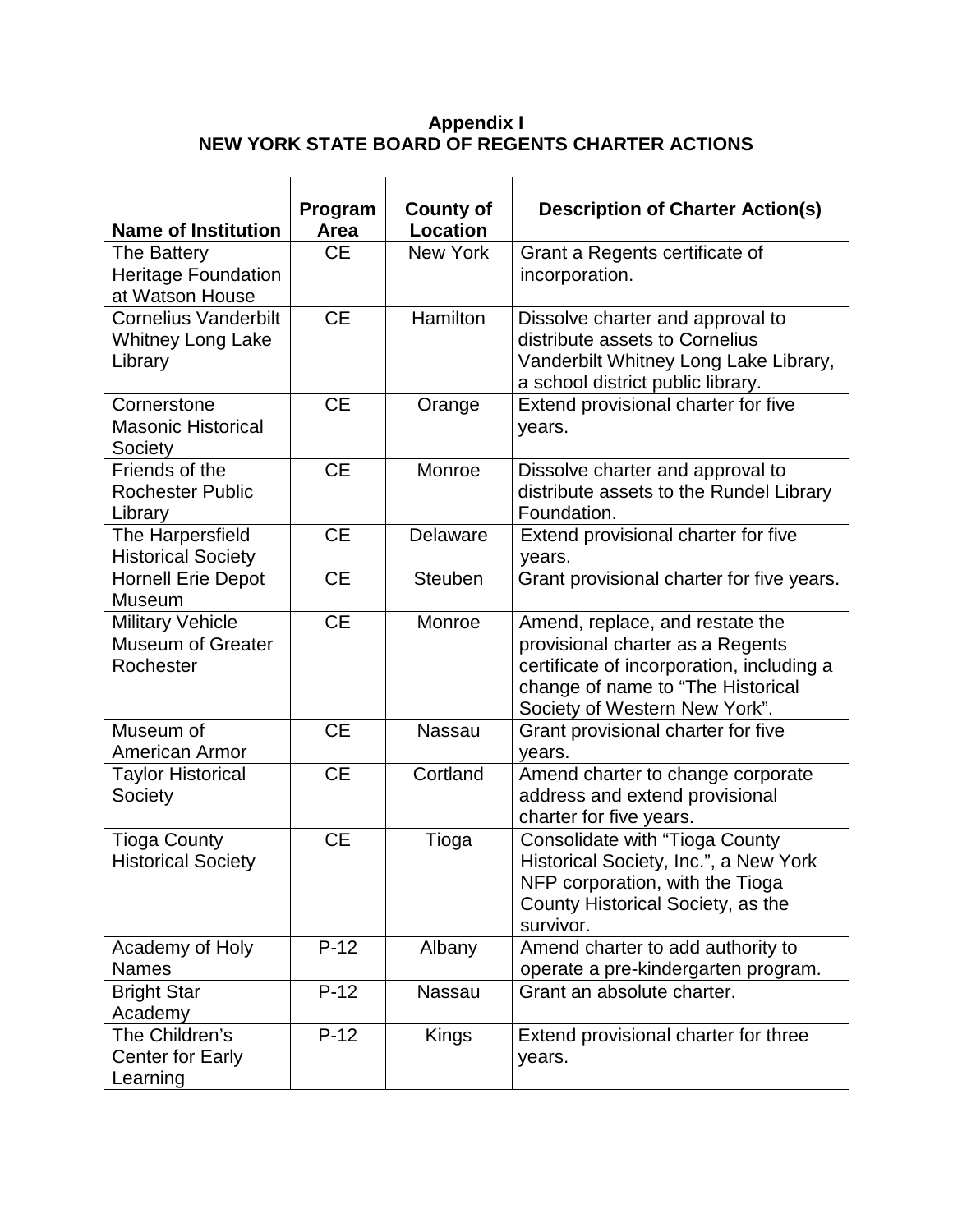| <b>DeSales Catholic</b>                          | $P-12$ | Niagara         | Amend charter to:                                                                                                                                                                                                                                                                                                                                                                                                                                                                      |
|--------------------------------------------------|--------|-----------------|----------------------------------------------------------------------------------------------------------------------------------------------------------------------------------------------------------------------------------------------------------------------------------------------------------------------------------------------------------------------------------------------------------------------------------------------------------------------------------------|
| School                                           |        |                 | delete and replace section 3 of<br>the charter relating to the<br>composition of the board of<br>trustees;<br>delete and replace section 11<br>of the charter concerning<br>dissolution to reflect<br>recommendation that the<br>distribution of any remaining<br>assets for the support of<br>Catholic education for the<br>community served by the<br>corporation or, in the<br>alternative, for the Diocese of<br>Buffalo;<br>and extend the provisional charter for<br>five years. |
| <b>Evangel Christian</b><br>School               | $P-12$ | Queens          | Consent to filing of certificate of<br>assumed name "Evangel International<br>School".                                                                                                                                                                                                                                                                                                                                                                                                 |
| <b>The Geneva School</b><br>of Manhattan         | $P-12$ | <b>New York</b> | Amend charter to change corporate<br>address and extend the provisional<br>charter for five years.                                                                                                                                                                                                                                                                                                                                                                                     |
| <b>MSUP Elementary</b><br>School                 | $P-12$ | Nassau          | Amend charter to add authority to<br>operate a day care program and<br>extend the provisional charter for three<br>years.                                                                                                                                                                                                                                                                                                                                                              |
| The New<br><b>Amsterdam School</b>               | $P-12$ | <b>New York</b> | Grant provisional charter for three<br>years and consolidate with "Friends of<br>the New Amsterdam School, Inc.", a<br>New York NFP corporation, with The<br>New Amsterdam School, as the<br>survivor.                                                                                                                                                                                                                                                                                 |
| Our Lady of<br>Lourdes Catholic<br>Academy       | $P-12$ | Queens          | Grant provisional charter for three<br>years.                                                                                                                                                                                                                                                                                                                                                                                                                                          |
| Our Lady of Mercy<br>Catholic Academy            | $P-12$ | Queens          | Grant provisional charter for three<br>years.                                                                                                                                                                                                                                                                                                                                                                                                                                          |
| Our Lady of Mercy<br>High School of<br>Rochester | $P-12$ | Monroe          | Amend charter to change corporate<br>name to "Our Lady of Mercy School<br>for Young Women".                                                                                                                                                                                                                                                                                                                                                                                            |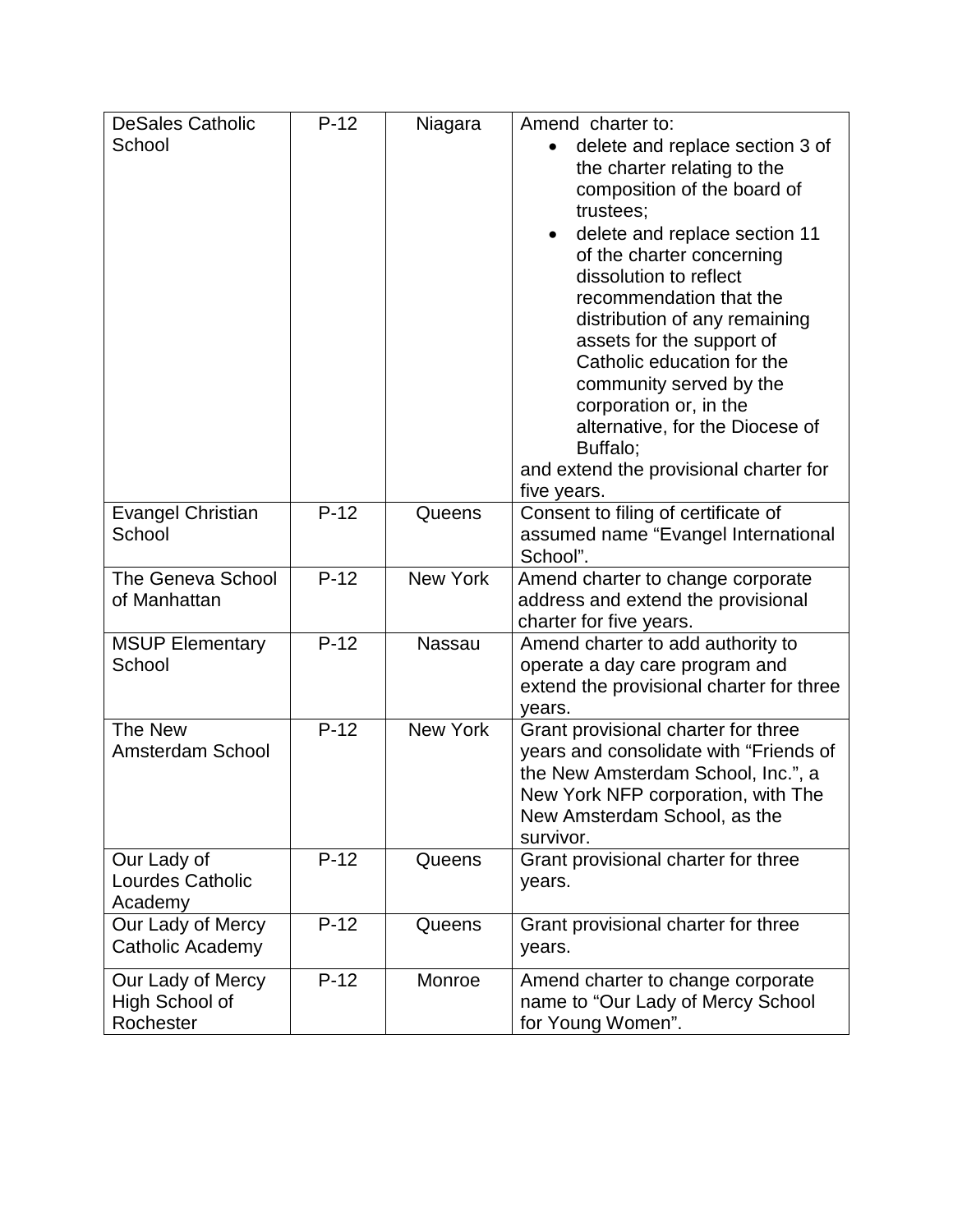| Pascack Valley<br><b>Learning Center</b> | $P-12$    | <b>Nassau</b>   | Amend charter to:<br>add authority to operate grades<br>third, fourth and fifth;<br>change corporate address;<br>and extend provisional charter for<br>three years. |
|------------------------------------------|-----------|-----------------|---------------------------------------------------------------------------------------------------------------------------------------------------------------------|
| Pinnacle<br>Organization                 | $P-12$    | Oswego          | Extend provisional charter for three<br>years.                                                                                                                      |
| St. Anselm Catholic<br>Academy           | $P-12$    | Kings           | Grant provisional charter for three<br>years.                                                                                                                       |
| St. Camillus<br>Catholic Academy         | $P-12$    | <b>Queens</b>   | Grant provisional charter for three<br>years.                                                                                                                       |
| <b>St. Clare Catholic</b><br>Academy     | $P-12$    | Queens          | Grant provisional charter for three<br>years.                                                                                                                       |
| <b>St. Patrick Catholic</b><br>Academy   | $P-12$    | Kings           | Grant provisional charter for three<br>years.                                                                                                                       |
| St. Rose of Lima<br>Catholic Academy     | $P-12$    | Queens          | Grant provisional charter for three<br>years.                                                                                                                       |
| The King's College                       | <b>HE</b> | <b>New York</b> | Consent to filing of certificate of<br>assumed name "NYC Intern".                                                                                                   |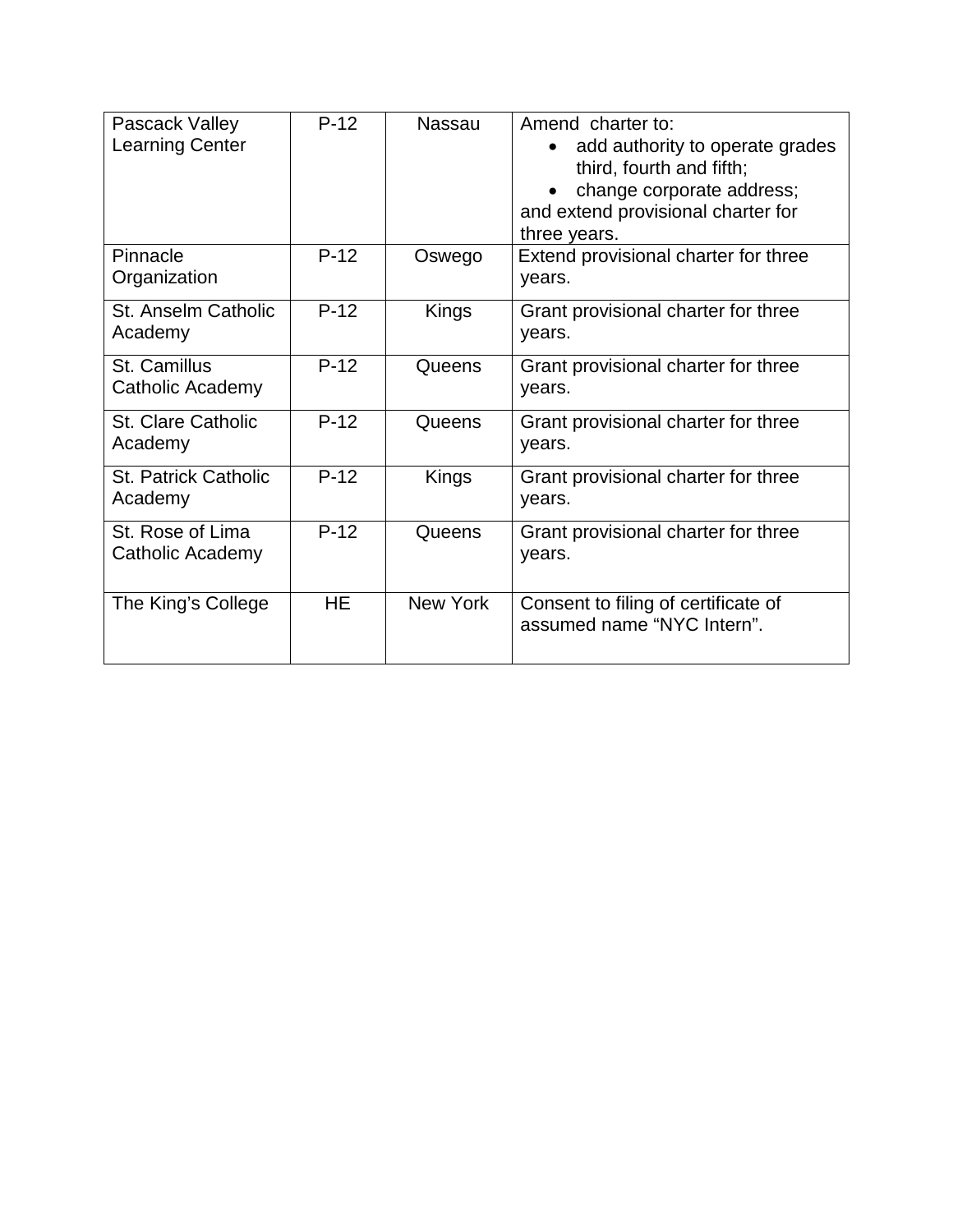## **Appendix II**

## **REGENTS ACTIONS IN 33 PROFESSIONAL DISCIPLINE CASES AND 1 RESTORATION PETITION**

February 11 - 12, 2013

The Board of Regents announced disciplinary actions resulting in the revocation of 1 license, the surrender of 4 licenses, and 28 other disciplinary actions. The penalty indicated for each case relates solely to the misconduct set forth in that particular case. In addition, the Board acted upon 1 restoration petition.

## **I. REVOCATION AND SURRENDERS**

## **Dentistry**

Gerald A. Zupkoff; Dentist; Hewlett, NY 11557; Lic. No. 021704; Cal. No. 26472; Application to surrender license granted. Summary: Licensee admitted to the charge of having been convicted of Medical Assistance Provider; Prohibited Practice, a class E felony.

## **Nursing**

Arthur W. Wheeler; Registered Professional Nurse; East Elmhurst, NY 11370; Lic. No. 256992; Cal. No. 26138; Found guilty of professional misconduct; Penalty: Revocation.

Dana Marie Dougherty; Registered Professional Nurse; Dumont, NJ 07628; Lic. No. 551166; Cal. No. 26449; Application to surrender license granted. Summary: Licensee admitted to the charge that, on several separate occasions, she withdrew the wrong dose from the Pyxis machine for the medication Heparin for use in preparing an IV Saline solution, causing the resulting solutions to be under-dosed for Heparin.

Maria Theresa Ogtong-Tynan; Registered Professional Nurse; Fort Lee, NJ 07024; Lic. No. 425761; Cal. No. 26508; Application to surrender license granted. Summary: Licensee did not contest the charge of practicing nursing while her ability to care for her patients was impaired by debilitating pain and limitation of movement arising from her severe degenerative back condition.

## **Pharmacy**

V. Rao Veeramachaneni; Pharmacist; Brooklyn, NY 11234; Lic. No. 029970; Cal. No. 26530; Application to surrender license granted. Summary: Licensee did not contest the allegations that, between January 1, 2004 and March 30, 2009, he submitted, and caused to be submitted, claims to Medicaid for prescription drugs that were never dispensed; and submitted, and caused to be submitted, claims to Medicaid for prescription drugs that were diverted prescription drugs from lawful distribution.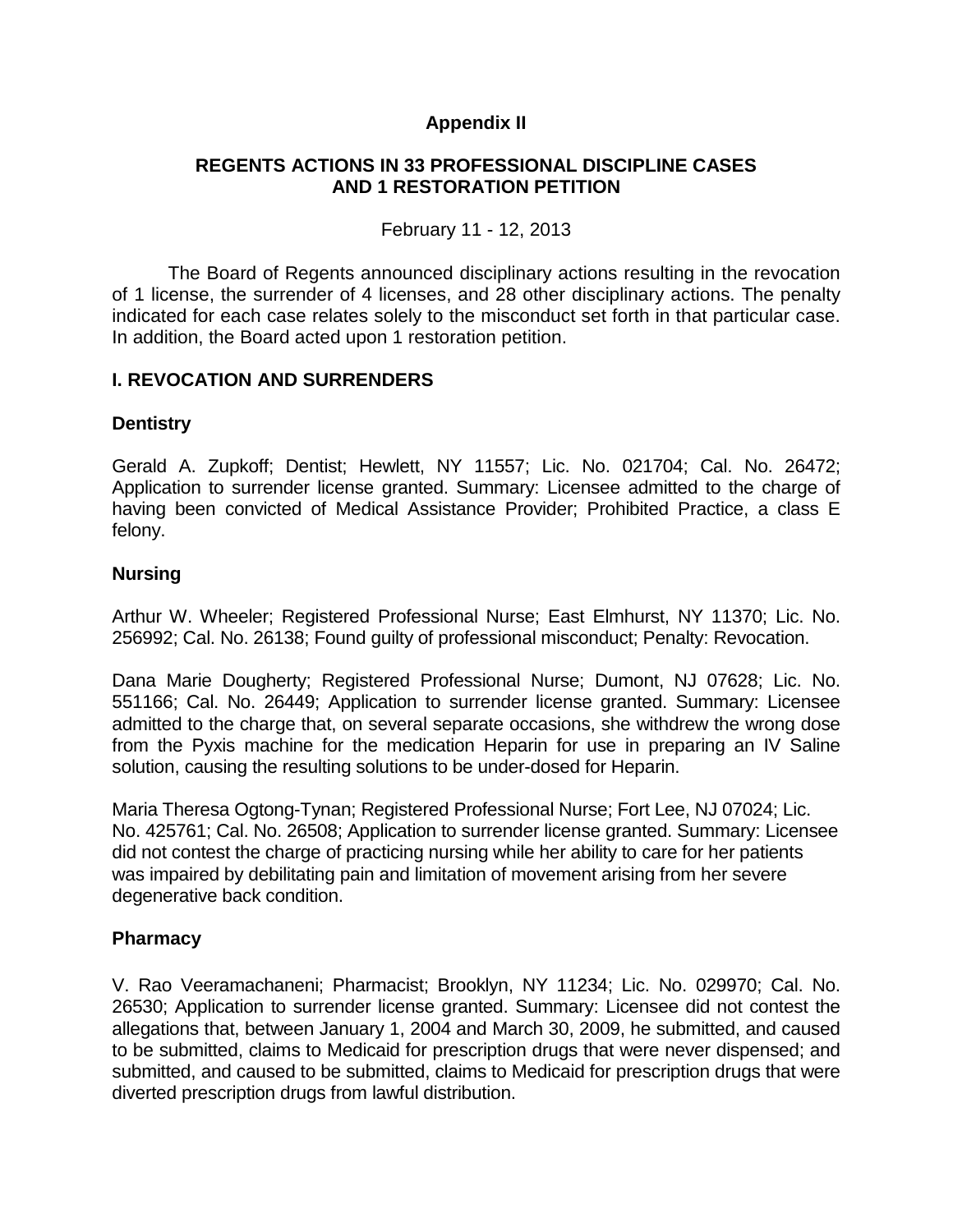# **II. OTHER REGENTS DISCIPLINARY ACTIONS**

## **Clinical Laboratory Technology Practice**

Chris Morel; Clinical Laboratory Technician; New York, NY 10024; Cert. No. 000494; Cal. No. 26494; Application for consent order granted; Penalty agreed upon: 6 month actual suspension, 18 month stayed suspension, 24 months probation, \$1,000 fine.

## **Dentistry**

Harry Satin; Dentist; Valley Stream, NY 11580; Lic. No. 034200; Cal. No. 26521; Application for consent order granted; Penalty agreed upon: 2 year stayed suspension, 2 years probation, \$500 fine.

## **Landscape Architecture**

Guy Charles Winig; Hillsdale, NY 12529; Lic. No. 001314; Cal. No. 26499; Application for consent order granted; Penalty agreed upon: 1 year stayed suspension, 1 year probation to commence upon return to practice.

## **Massage Therapy**

Amy E. La Forte; Albany, NY 12202; Lic. No. 017290; Cal. No. 26359; Application for consent order granted; Penalty agreed upon: 1 year stayed suspension, 1 year probation.

## **Nursing**

Kristin Cerminaro; Licensed Practical Nurse; Farmingville, NY 11738-2231; Lic. No. 298867; Cal. No. 25499; Application for consent order granted; Penalty agreed upon: 1 month actual suspension, 23 month stayed suspension, 2 years probation.

Sean Dewey Brown; Licensed Practical Nurse, Registered Professional Nurse; East Moriches, NY 11940; Lic. Nos. 249702, 514117; Cal. Nos. 25816, 25815; Application for consent order granted; Penalty agreed upon: Indefinite actual suspension until successfully complete course of therapy and treatment and until fit to practice, upon termination of suspension, 2 years probation to commence if and when return to practice.

Nancy Nero a/k/a Nancy Newhard; Licensed Practical Nurse, Registered Professional Nurse; Rensselaer, NY 12144; Lic. Nos. 242346, 525615; Cal. Nos. 25985, 25986; Found guilty of professional misconduct; Penalty: \$1,000 fine, 2 year suspension, execution of last year of suspension stayed, probation 2 years to run concurrent with period of suspension.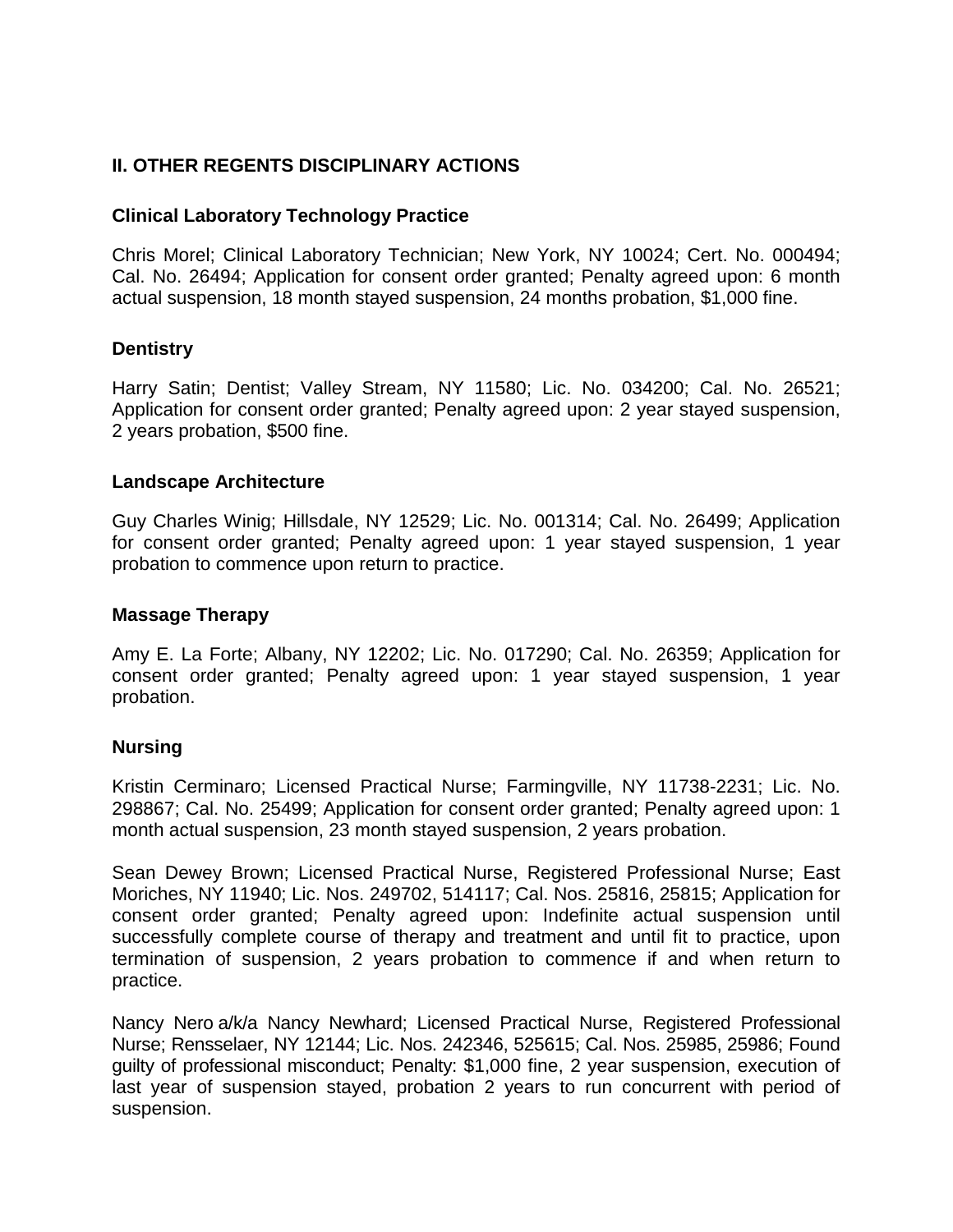Shannon L. Pillion; Licensed Practical Nurse; Binghamton, NY 13905-3433; Lic. No. 265569; Cal. No. 26119; Found guilty of professional misconduct; Penalty: 2 year suspension, execution of suspension stayed, probation 2 years to run concurrent with period of stayed suspension.

Catherine F. Lugtu; Registered Professional Nurse; Port Washington, NY 11050; Lic. No. 513856; Cal. No. 26167; Application for consent order granted; Penalty agreed upon: 1 month actual suspension, 23 month stayed suspension, 2 years probation.

Rachel Cratsley; Registered Professional Nurse; Romulus, NY 14541-9576; Lic. No. 601635; Cal. No. 26323; Application for consent order granted; Penalty agreed upon: 2 year suspension, 2 years probation to commence upon return to practice, \$500 fine.

Kellie Eileen Burk; Licensed Practical Nurse, Registered Professional Nurse; East Islip, NY 11730-1310; Lic. Nos. 256216, 564949; Cal. Nos. 26336, 26337; Application for consent order granted; Penalty agreed upon: 2 year stayed suspension, 2 years probation, \$500 fine.

Michael Peter Bernardi; Registered Professional Nurse; Schenectady, NY 12303; Lic. No. 630370; Cal. No. 26376; Application for consent order granted; Penalty agreed upon: Indefinite actual suspension until fit to practice, upon termination of suspension, 2 years probation to commence upon return to practice, \$500 fine payable within 6 months.

Lisa Jane Cordaro; Registered Professional Nurse; Valley Cottage, NY 10989; Lic. No. 518938; Cal. No. 26387; Application for consent order granted; Penalty agreed upon: 1 year stayed suspension, 1 year probation, \$500 fine.

Darlene Ann Whitney; Registered Professional Nurse; Delmar, NY 12054; Lic. No. 471028; Cal. No. 26388; Application for consent order granted; Penalty agreed upon: 2 month actual suspension, 10 month stayed suspension, 1 year probation.

Terrence James Berke; Licensed Practical Nurse; Hilton, NY 14468; Lic. No. 297672; Cal. No. 26395; Application for consent order granted; Penalty agreed upon: 1 month actual suspension, 23 month stayed suspension, 2 years probation, \$250 fine.

Joseph F. Twardowski; Registered Professional Nurse; Tonawanda, NY 14223; Lic. No. 386695; Cal. No. 26402; Application for consent order granted; Penalty agreed upon: 1 month actual suspension, 11 month stayed suspension, 1 year probation, \$500 fine.

Antoinette L. Maria; Registered Professional Nurse; Elmira, NY 14904; Lic. No. 621471; Cal. No. 26403; Application for consent order granted; Penalty agreed upon: 2 year stayed suspension, 2 years probation, \$500 fine.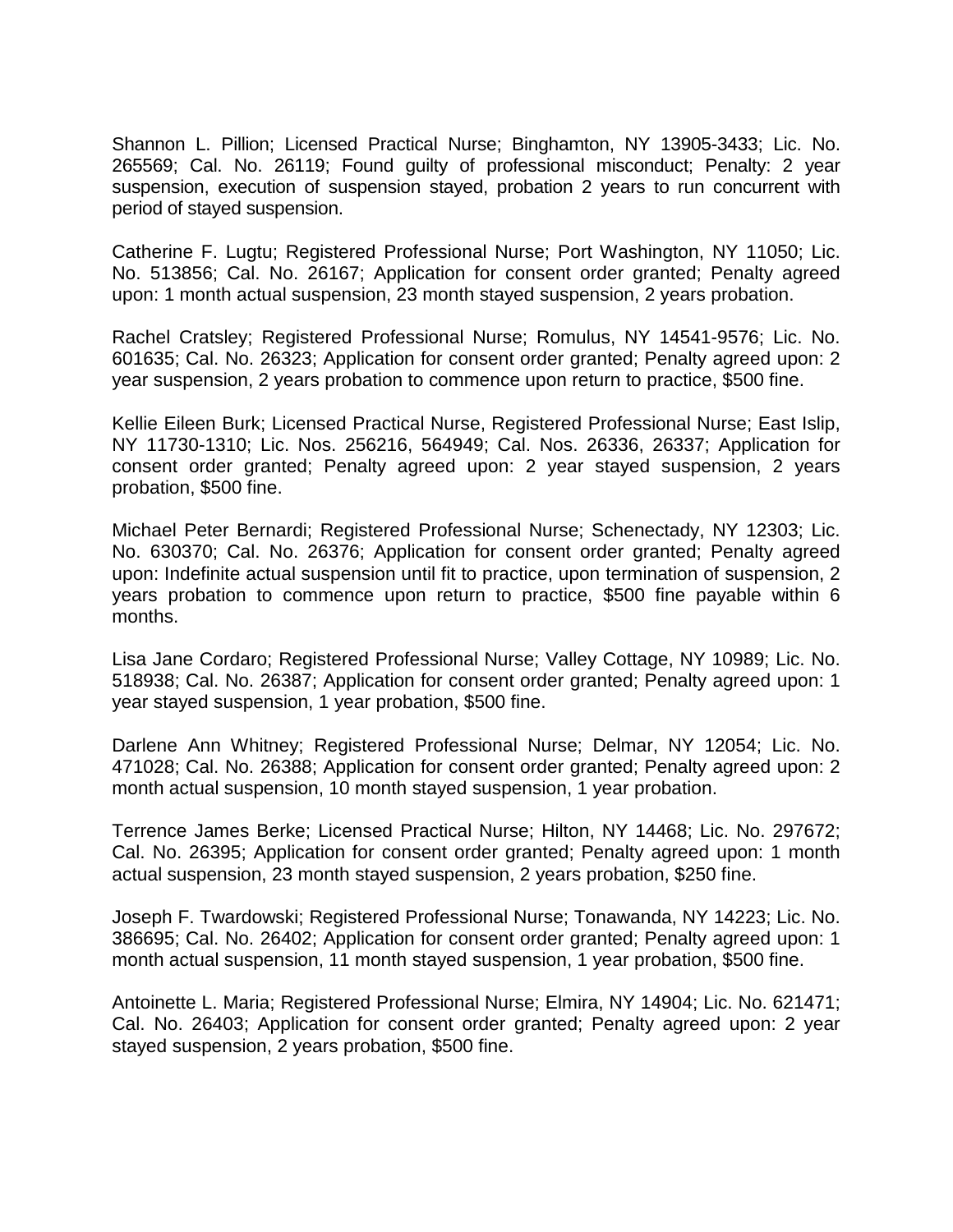Jamie T. Webster a/k/a Jamie Todd Webster; Licensed Practical Nurse; Elmira, NY 14901; Lic. No. 294908; Cal. No. 26421; Application for consent order granted; Penalty agreed upon: 2 year stayed suspension, 2 years probation, \$500 fine.

Christine E. Ayres; Registered Professional Nurse; Stanley, NY 14561; Lic. No. 513384; Cal. No. 26444; Application for consent order granted; Penalty agreed upon: 2 year stayed suspension, 2 years probation, \$500 fine.

Cheryl Lynn Pedone; Registered Professional Nurse; Burnt Hills, NY 12027; Lic. No. 444976; Cal. No. 26500; Application for consent order granted; Penalty agreed upon: Indefinite actual suspension until fit to practice, upon termination of suspension, 2 years probation to commence upon return to practice, \$500 fine.

## **Pharmacy**

Vishal R. Patel; Pharmacist; New York, NY 10001; Lic. No. 055379; Cal. No. 26539; Application for consent order granted; Penalty agreed upon: 2 year stayed suspension, 2 years probation, \$5,000 fine.

## **Podiatry**

Thomas Barbaro; New Hyde Park, NY 11040; Lic. No. 004360; Cal. No. 24726; Application for consent order granted; Penalty agreed upon: 2 year stayed suspension, 2 years probation, \$10,000 fine.

Thomas Barbaro, DPM, PC; 706 Jericho Turnpike, New Hyde Park, NY 11040; Cal. No. 26282; Application for consent order granted; Penalty agreed upon: \$10,000 fine payable within 6 months.

John DeStefano; Whitestone, NY 11357-4135; Lic. No. 006355; Cal. No. 26430; Application for consent order granted; Penalty agreed upon: 1 month actual suspension, 23 month stayed suspension, 24 months probation, \$3,000 fine.

## **Public Accountancy**

James Craig Taylor; Certified Public Accountant; Hauppauge, NY 11788; Lic. No. 048851; Cal. No. 26461; Application for consent order granted; Penalty agreed upon: 1 year stayed suspension, 1 year probation, \$750 fine.

## **III. RESTORATION**

The Board of Regents voted on February 12, 2013 to deny the application for restoration of the physician license of John Gelfand, Bayside, New York. Dr. Gelfand's license was originally surrendered May 30, 2006.